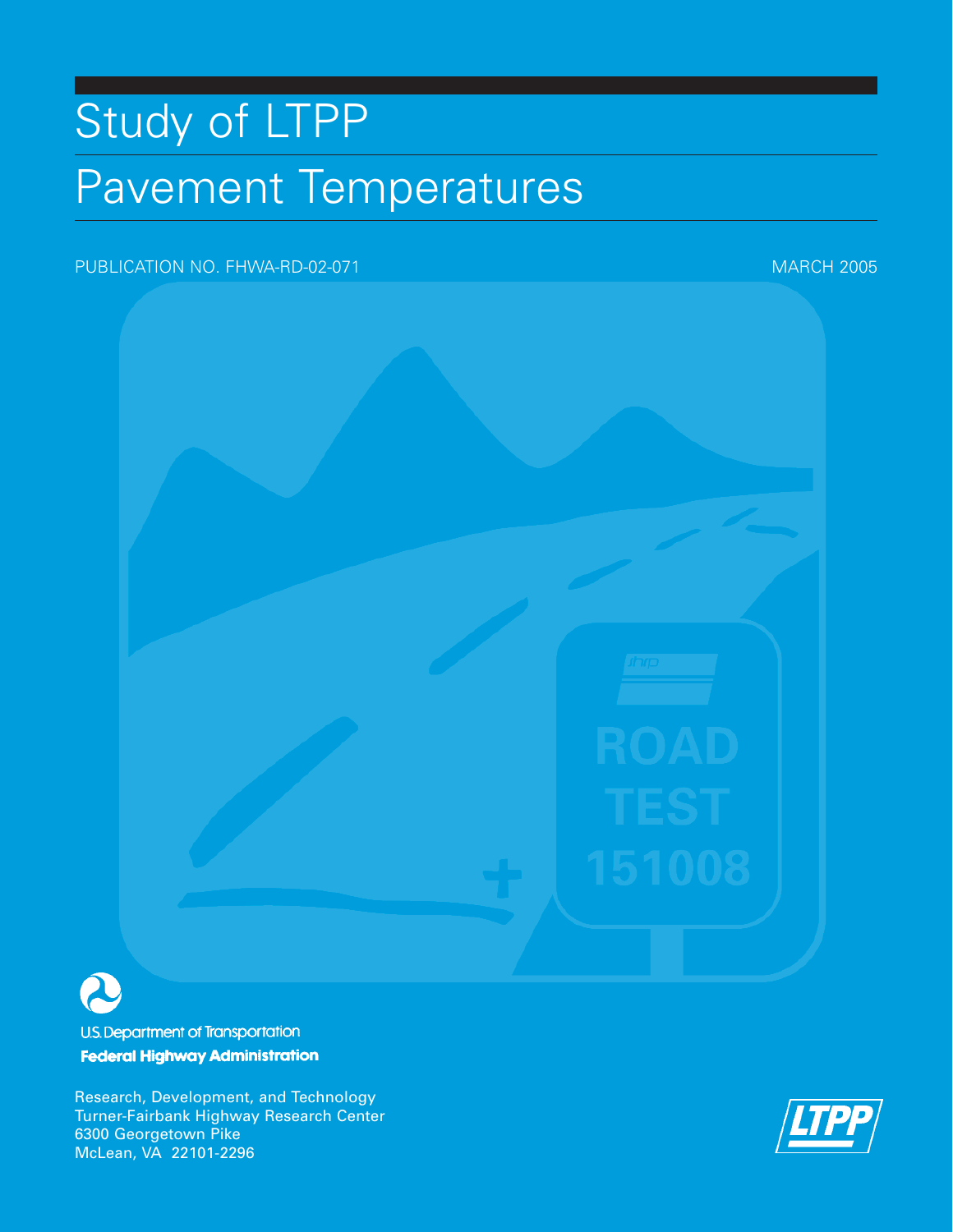#### **FOREWORD**

Since its inception, the Long-Term Pavement Performance (LTPP) program has been collecting temperature data from the General Pavement Studies (GPS) and Specific Pavement Studies (SPS) test sections. Temperature has a strong effect on pavement deflection test results, primarily in asphalt concrete, but also in portland cement concrete structures. Adjustment for temperature is made to deflection test results; and, for this reason, complete and accurate data on surface temperature and in-depth temperature of pavement structures are needed for future LTPP analysis and research. This study documents the first detailed review of the LTPP pavement temperature data elements. The report assesses the completeness and quality of the data, identifies anomalies in the data, and recommends remedial action for these anomalies.

> T. Paul Teng, P.E. Director, Office of Infrastructure Research and Development

#### **NOTICE**

This document is disseminated under the sponsorship of the U.S. Department of Transportation in the interest of information exchange. The U.S. Government assumes no liability for its contents or use thereof. This report does not constitute a standard, specification, or regulation.

The U.S. Government does not endorse products or manufacturers. Trade or manufacturers' names appear herein only because they are considered essential to the objective of this document.

#### **Quality Assurance Statement**

The Federal Highway Administration (FHWA) provides high-quality information to serve Government, industry, and the public in a manner that promotes public understanding. Standards and policies are used to ensure and maximize the quality, objectivity, utility, and integrity of its information. FHWA periodically reviews quality issues and adjusts its programs and processes to ensure continuous quality improvement.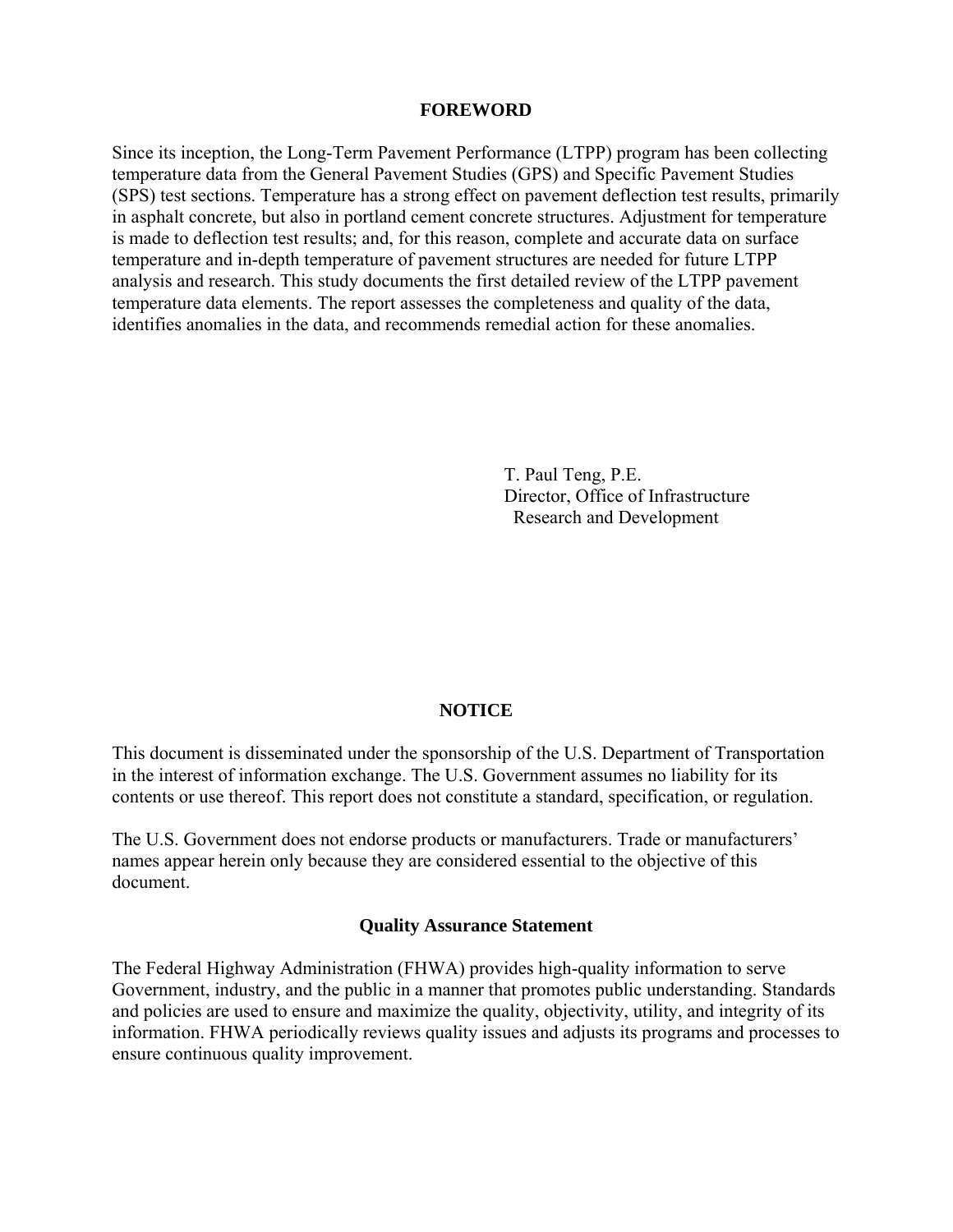|                                                                                                                                                                                                                                                                                                                                                                                                                                                                                                                                                                                                                                                                                                                                                                                                                                                                                                                                                                                                                                                                                                                                                                                                                                                                                                                                                                                                                                                               |                                            |                                                                | <b>Technical Report Documentation Page</b>                            |           |  |  |  |
|---------------------------------------------------------------------------------------------------------------------------------------------------------------------------------------------------------------------------------------------------------------------------------------------------------------------------------------------------------------------------------------------------------------------------------------------------------------------------------------------------------------------------------------------------------------------------------------------------------------------------------------------------------------------------------------------------------------------------------------------------------------------------------------------------------------------------------------------------------------------------------------------------------------------------------------------------------------------------------------------------------------------------------------------------------------------------------------------------------------------------------------------------------------------------------------------------------------------------------------------------------------------------------------------------------------------------------------------------------------------------------------------------------------------------------------------------------------|--------------------------------------------|----------------------------------------------------------------|-----------------------------------------------------------------------|-----------|--|--|--|
| 1. Report No.                                                                                                                                                                                                                                                                                                                                                                                                                                                                                                                                                                                                                                                                                                                                                                                                                                                                                                                                                                                                                                                                                                                                                                                                                                                                                                                                                                                                                                                 | 2. Government Accession No.                |                                                                | 3. Recipient's Catalog No.                                            |           |  |  |  |
| FHWA-RD-02-071                                                                                                                                                                                                                                                                                                                                                                                                                                                                                                                                                                                                                                                                                                                                                                                                                                                                                                                                                                                                                                                                                                                                                                                                                                                                                                                                                                                                                                                |                                            |                                                                |                                                                       |           |  |  |  |
| 4. Title and Subtitle                                                                                                                                                                                                                                                                                                                                                                                                                                                                                                                                                                                                                                                                                                                                                                                                                                                                                                                                                                                                                                                                                                                                                                                                                                                                                                                                                                                                                                         |                                            |                                                                | 5. Report Date                                                        |           |  |  |  |
|                                                                                                                                                                                                                                                                                                                                                                                                                                                                                                                                                                                                                                                                                                                                                                                                                                                                                                                                                                                                                                                                                                                                                                                                                                                                                                                                                                                                                                                               |                                            |                                                                | March 2005                                                            |           |  |  |  |
| Study of LTPP Pavement Temperatures                                                                                                                                                                                                                                                                                                                                                                                                                                                                                                                                                                                                                                                                                                                                                                                                                                                                                                                                                                                                                                                                                                                                                                                                                                                                                                                                                                                                                           |                                            |                                                                |                                                                       |           |  |  |  |
|                                                                                                                                                                                                                                                                                                                                                                                                                                                                                                                                                                                                                                                                                                                                                                                                                                                                                                                                                                                                                                                                                                                                                                                                                                                                                                                                                                                                                                                               | 6. Performing Organization Code            |                                                                |                                                                       |           |  |  |  |
| 7. Author(s)                                                                                                                                                                                                                                                                                                                                                                                                                                                                                                                                                                                                                                                                                                                                                                                                                                                                                                                                                                                                                                                                                                                                                                                                                                                                                                                                                                                                                                                  |                                            | 8. Performing Organization Report No.                          |                                                                       |           |  |  |  |
| E.O. Lukanen, R.N. Stubstad, and M.L. Clevenson                                                                                                                                                                                                                                                                                                                                                                                                                                                                                                                                                                                                                                                                                                                                                                                                                                                                                                                                                                                                                                                                                                                                                                                                                                                                                                                                                                                                               |                                            |                                                                |                                                                       |           |  |  |  |
| 9. Performing Organization Name and Address                                                                                                                                                                                                                                                                                                                                                                                                                                                                                                                                                                                                                                                                                                                                                                                                                                                                                                                                                                                                                                                                                                                                                                                                                                                                                                                                                                                                                   |                                            | 10. Work Unit No. (TRAIS)                                      |                                                                       |           |  |  |  |
| Consulpav International                                                                                                                                                                                                                                                                                                                                                                                                                                                                                                                                                                                                                                                                                                                                                                                                                                                                                                                                                                                                                                                                                                                                                                                                                                                                                                                                                                                                                                       |                                            |                                                                |                                                                       |           |  |  |  |
| P.O. Box 700                                                                                                                                                                                                                                                                                                                                                                                                                                                                                                                                                                                                                                                                                                                                                                                                                                                                                                                                                                                                                                                                                                                                                                                                                                                                                                                                                                                                                                                  |                                            |                                                                |                                                                       |           |  |  |  |
| Oak View, California                                                                                                                                                                                                                                                                                                                                                                                                                                                                                                                                                                                                                                                                                                                                                                                                                                                                                                                                                                                                                                                                                                                                                                                                                                                                                                                                                                                                                                          |                                            |                                                                | 11. Contract or Grant No.<br>DTFH61-95-Z-00086                        |           |  |  |  |
| 12. Sponsoring Agency Name and Address                                                                                                                                                                                                                                                                                                                                                                                                                                                                                                                                                                                                                                                                                                                                                                                                                                                                                                                                                                                                                                                                                                                                                                                                                                                                                                                                                                                                                        |                                            |                                                                | 13. Type of Report and Period Covered                                 |           |  |  |  |
| Office of Infrastructure R&D                                                                                                                                                                                                                                                                                                                                                                                                                                                                                                                                                                                                                                                                                                                                                                                                                                                                                                                                                                                                                                                                                                                                                                                                                                                                                                                                                                                                                                  |                                            |                                                                | <b>Final Report</b>                                                   |           |  |  |  |
| Federal Highway Administration                                                                                                                                                                                                                                                                                                                                                                                                                                                                                                                                                                                                                                                                                                                                                                                                                                                                                                                                                                                                                                                                                                                                                                                                                                                                                                                                                                                                                                |                                            |                                                                | October 1998 to November 1999                                         |           |  |  |  |
| 6300 Georgetown Pike                                                                                                                                                                                                                                                                                                                                                                                                                                                                                                                                                                                                                                                                                                                                                                                                                                                                                                                                                                                                                                                                                                                                                                                                                                                                                                                                                                                                                                          |                                            |                                                                |                                                                       |           |  |  |  |
| McLean, VA 22101-2296                                                                                                                                                                                                                                                                                                                                                                                                                                                                                                                                                                                                                                                                                                                                                                                                                                                                                                                                                                                                                                                                                                                                                                                                                                                                                                                                                                                                                                         |                                            |                                                                | 14. Sponsoring Agency Code                                            |           |  |  |  |
| 15. Supplementary Notes                                                                                                                                                                                                                                                                                                                                                                                                                                                                                                                                                                                                                                                                                                                                                                                                                                                                                                                                                                                                                                                                                                                                                                                                                                                                                                                                                                                                                                       |                                            |                                                                |                                                                       |           |  |  |  |
| Contracting Officer's Technical Representative (COTR): Monte Symons, HRDI-13                                                                                                                                                                                                                                                                                                                                                                                                                                                                                                                                                                                                                                                                                                                                                                                                                                                                                                                                                                                                                                                                                                                                                                                                                                                                                                                                                                                  |                                            |                                                                |                                                                       |           |  |  |  |
| 16. Abstract<br>This study focuses on the quality of the pavement temperature data in the Long-Term Pavement Performance (LTPP) program.<br>Reliable pavement temperature data are necessary in the research planned for the LTPP program. Pavement surface temperature<br>measurements and in-depth pavement temperature measurements have been recorded since the beginning of the LTPP program.<br>Until this study, these data have been subject to only broad checks established for individual fields; no additional quality checks were<br>made. The LTPP database is now undergoing various quality investigations focusing on comparisons of the data from two<br>independent sources—infrared surface temperature measurements that were recorded automatically and in-depth temperature<br>measurements that were made manually. The comparative processes identified various data errors and errors in associated data<br>elements such as the time measurement. Examples of such errors include data entry errors such as transposition of numbers and<br>errors in the tens-place entries. Missing data, malfunctioning infrared sensors, and time-recording errors such as errors with time<br>zone changes or daylight savings time changes were identified. All identified pavement temperature errors were submitted for further<br>evaluation, which could lead to either corrections or removal of erroneous data from the LTPP database. |                                            |                                                                |                                                                       |           |  |  |  |
| 17. Key Words                                                                                                                                                                                                                                                                                                                                                                                                                                                                                                                                                                                                                                                                                                                                                                                                                                                                                                                                                                                                                                                                                                                                                                                                                                                                                                                                                                                                                                                 |                                            | <b>18. Distribution Statement</b>                              |                                                                       |           |  |  |  |
| Infrared temperature, pavement temperature, BELLS, FWD,                                                                                                                                                                                                                                                                                                                                                                                                                                                                                                                                                                                                                                                                                                                                                                                                                                                                                                                                                                                                                                                                                                                                                                                                                                                                                                                                                                                                       |                                            |                                                                | No restrictions. This document is available to the public through the |           |  |  |  |
| falling weight deflectometer, LTPP, Long-Term Pavement                                                                                                                                                                                                                                                                                                                                                                                                                                                                                                                                                                                                                                                                                                                                                                                                                                                                                                                                                                                                                                                                                                                                                                                                                                                                                                                                                                                                        |                                            | National Technical Information Service, Springfield, VA 22161. |                                                                       |           |  |  |  |
| Performance, temperature errors.                                                                                                                                                                                                                                                                                                                                                                                                                                                                                                                                                                                                                                                                                                                                                                                                                                                                                                                                                                                                                                                                                                                                                                                                                                                                                                                                                                                                                              |                                            |                                                                |                                                                       |           |  |  |  |
| 19. Security Classification (of this                                                                                                                                                                                                                                                                                                                                                                                                                                                                                                                                                                                                                                                                                                                                                                                                                                                                                                                                                                                                                                                                                                                                                                                                                                                                                                                                                                                                                          | 20. Security Classification (of this page) |                                                                | 21. No. of Pages                                                      | 22. Price |  |  |  |
| report)                                                                                                                                                                                                                                                                                                                                                                                                                                                                                                                                                                                                                                                                                                                                                                                                                                                                                                                                                                                                                                                                                                                                                                                                                                                                                                                                                                                                                                                       |                                            |                                                                |                                                                       |           |  |  |  |

Unclassified<br>Form DOT F1700.7 (8-72)

Form DOT F1700.7 (8-72) Reproduction of completed page authorized

Unclassified 33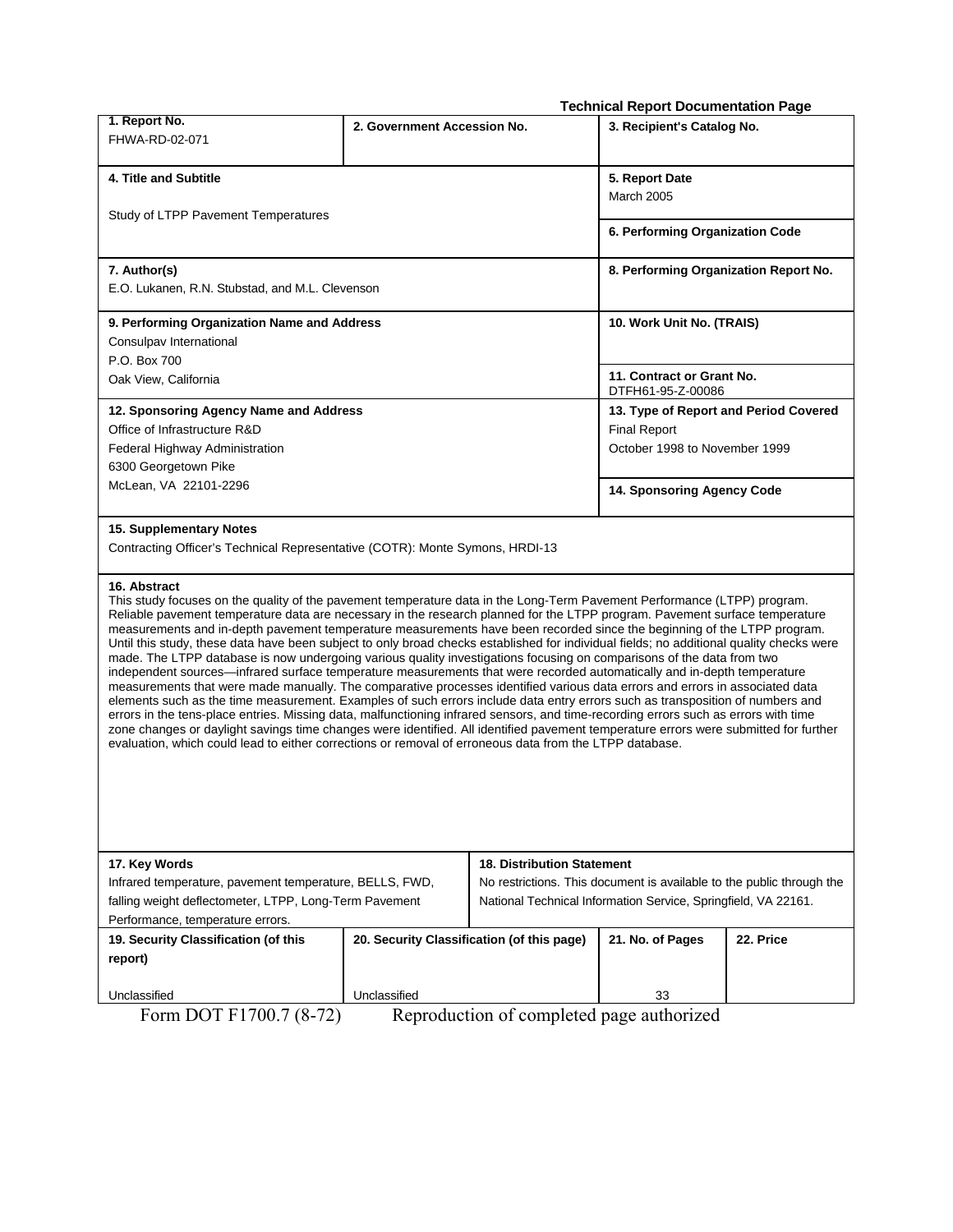| SI* (MODERN METRIC) CONVERSION FACTORS |                                          |                                                          |                                          |                            |  |  |
|----------------------------------------|------------------------------------------|----------------------------------------------------------|------------------------------------------|----------------------------|--|--|
|                                        |                                          | <b>APPROXIMATE CONVERSIONS TO SI UNITS</b>               |                                          |                            |  |  |
| <b>Symbol</b>                          | <b>When You Know</b>                     | <b>Multiply By</b>                                       | <b>To Find</b>                           | <b>Symbol</b>              |  |  |
|                                        |                                          | <b>LENGTH</b>                                            |                                          |                            |  |  |
| in                                     | inches                                   | 25.4                                                     | millimeters                              | mm                         |  |  |
| ft                                     | feet                                     | 0.305                                                    | meters                                   | m                          |  |  |
| yd<br>mi                               | yards<br>miles                           | 0.914<br>1.61                                            | meters<br>kilometers                     | m<br>km                    |  |  |
|                                        |                                          | <b>AREA</b>                                              |                                          |                            |  |  |
| $in^2$                                 | square inches                            | 645.2                                                    | square millimeters                       | mm <sup>2</sup>            |  |  |
| $ft^2$                                 | square feet                              | 0.093                                                    | square meters                            | m <sup>2</sup>             |  |  |
| $yd^2$                                 | square yard                              | 0.836                                                    | square meters                            | $m^2$                      |  |  |
| ac                                     | acres                                    | 0.405                                                    | hectares                                 | ha                         |  |  |
| mi <sup>2</sup>                        | square miles                             | 2.59                                                     | square kilometers                        | km <sup>2</sup>            |  |  |
|                                        |                                          | <b>VOLUME</b>                                            |                                          |                            |  |  |
| fl oz                                  | fluid ounces                             | 29.57                                                    | milliliters                              | mL                         |  |  |
| $\frac{gal}{ft^3}$                     | gallons                                  | 3.785                                                    | liters                                   | L<br>m <sup>3</sup>        |  |  |
| $yd^3$                                 | cubic feet                               | 0.028<br>0.765                                           | cubic meters<br>cubic meters             | m <sup>3</sup>             |  |  |
|                                        | cubic yards                              | NOTE: volumes greater than 1000 L shall be shown in $m3$ |                                          |                            |  |  |
|                                        |                                          | <b>MASS</b>                                              |                                          |                            |  |  |
| 0Z                                     | ounces                                   | 28.35                                                    | grams                                    | g                          |  |  |
| lb                                     | pounds                                   | 0.454                                                    | kilograms                                | kg                         |  |  |
| т                                      | short tons (2000 lb)                     | 0.907                                                    | megagrams (or "metric ton")              | $Mg$ (or "t")              |  |  |
|                                        |                                          | <b>TEMPERATURE</b> (exact degrees)                       |                                          |                            |  |  |
| °F                                     | Fahrenheit                               | 5 (F-32)/9                                               | Celsius                                  | $^{\circ}$ C               |  |  |
|                                        |                                          | or (F-32)/1.8                                            |                                          |                            |  |  |
|                                        |                                          | <b>ILLUMINATION</b>                                      |                                          |                            |  |  |
| fc                                     | foot-candles                             | 10.76                                                    | lux                                      | Ιx                         |  |  |
| fl                                     | foot-Lamberts                            | 3.426                                                    | candela/m <sup>2</sup>                   | $\text{cd/m}^2$            |  |  |
|                                        |                                          | <b>FORCE and PRESSURE or STRESS</b>                      |                                          |                            |  |  |
| Ibf<br>lbf/in <sup>2</sup>             | poundforce<br>poundforce per square inch | 4.45<br>6.89                                             | newtons                                  | N<br>kPa                   |  |  |
|                                        |                                          |                                                          | kilopascals                              |                            |  |  |
|                                        |                                          | <b>APPROXIMATE CONVERSIONS FROM SI UNITS</b>             |                                          |                            |  |  |
| <b>Symbol</b>                          | <b>When You Know</b>                     | <b>Multiply By</b>                                       | <b>To Find</b>                           | <b>Symbol</b>              |  |  |
|                                        |                                          | <b>LENGTH</b>                                            |                                          |                            |  |  |
| mm                                     | millimeters                              | 0.039                                                    | inches                                   | in                         |  |  |
| m                                      | meters                                   | 3.28<br>1.09                                             | feet<br>vards                            | ft                         |  |  |
| m<br>km                                | meters<br>kilometers                     | 0.621                                                    | miles                                    | yd<br>mi                   |  |  |
|                                        |                                          | <b>AREA</b>                                              |                                          |                            |  |  |
| mm <sup>2</sup>                        | square millimeters                       | 0.0016                                                   | square inches                            | $in^2$                     |  |  |
| m <sup>2</sup>                         | square meters                            | 10.764                                                   | square feet                              | $\mathrm{ft}^2$            |  |  |
| m <sup>2</sup>                         | square meters                            | 1.195                                                    | square yards                             | $yd^2$                     |  |  |
| ha                                     | hectares                                 | 2.47                                                     | acres                                    | ac                         |  |  |
| km <sup>2</sup>                        | square kilometers                        | 0.386                                                    | square miles                             | mi <sup>2</sup>            |  |  |
|                                        |                                          | <b>VOLUME</b>                                            |                                          |                            |  |  |
| mL                                     | milliliters                              | 0.034                                                    | fluid ounces                             | fl oz                      |  |  |
| L<br>m <sup>3</sup>                    | liters<br>cubic meters                   | 0.264<br>35.314                                          | gallons<br>cubic feet                    | gal<br>$\tilde{t}^3$       |  |  |
| m <sup>3</sup>                         | cubic meters                             | 1.307                                                    | cubic yards                              | $yd^3$                     |  |  |
|                                        |                                          | <b>MASS</b>                                              |                                          |                            |  |  |
| g                                      | grams                                    | 0.035                                                    | ounces                                   | 0Z                         |  |  |
|                                        |                                          |                                                          | pounds                                   | lb                         |  |  |
| kg                                     | kilograms                                | 2.202                                                    |                                          |                            |  |  |
| $Mg$ (or "t")                          | megagrams (or "metric ton")              | 1.103                                                    | short tons (2000 lb)                     | т                          |  |  |
|                                        |                                          | <b>TEMPERATURE</b> (exact degrees)                       |                                          |                            |  |  |
| $^{\circ}$ C                           | Celsius                                  | $1.8C + 32$                                              | Fahrenheit                               | $\mathrm{P}$               |  |  |
|                                        |                                          | <b>ILLUMINATION</b>                                      |                                          |                            |  |  |
| lχ                                     | lux                                      | 0.0929                                                   | foot-candles                             | fc                         |  |  |
| cd/m <sup>2</sup>                      | candela/ $m2$                            | 0.2919                                                   | foot-Lamberts                            | fl                         |  |  |
|                                        |                                          | <b>FORCE and PRESSURE or STRESS</b>                      |                                          |                            |  |  |
| N<br>kPa                               | newtons<br>kilopascals                   | 0.225<br>0.145                                           | poundforce<br>poundforce per square inch | Ibf<br>lbf/in <sup>2</sup> |  |  |

\*SI is the symbol for the International System of Units. Appropriate rounding should be made to comply with Section 4 of ASTM E380.<br>(Revised March 2003)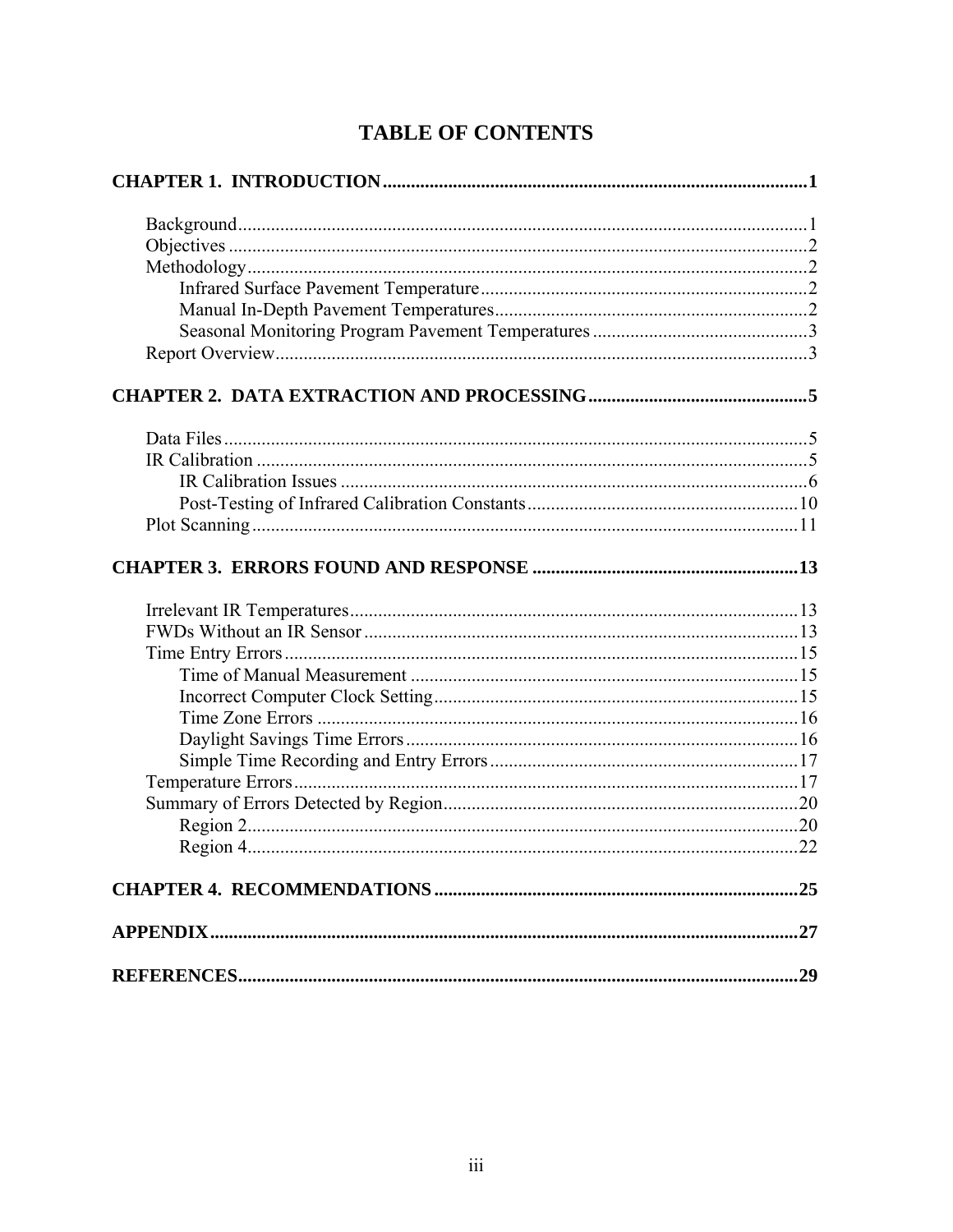# **LIST OF FIGURES**

| 1.  |                                                                             |  |
|-----|-----------------------------------------------------------------------------|--|
| 2.  |                                                                             |  |
| 3.  |                                                                             |  |
| 4.  |                                                                             |  |
| 5.  |                                                                             |  |
| 6.  |                                                                             |  |
| 7.  |                                                                             |  |
| 8.  |                                                                             |  |
| 9.  |                                                                             |  |
| 10. |                                                                             |  |
| 11. | Graph. BELLS2 prediction for manual 1 temperatures using                    |  |
|     |                                                                             |  |
| 12. |                                                                             |  |
| 13. | Graph. Manual 1 and BELLS2 compared (before data cleaning; all surfaces) 19 |  |
| 14. | Graph. Manual 3 and BELLS2 compared (before data cleaning, all surfaces) 19 |  |

# **LIST OF TABLES**

| $\mathbf{1}$ . |                                                                    |  |
|----------------|--------------------------------------------------------------------|--|
| 2.             | Regression statistics for infrared versus manual temperatures from |  |
|                |                                                                    |  |
| 3.             | Regression statistics for infrared versus manual temperatures from |  |
|                |                                                                    |  |
| 4.             |                                                                    |  |
| 5.             |                                                                    |  |
| 6.             |                                                                    |  |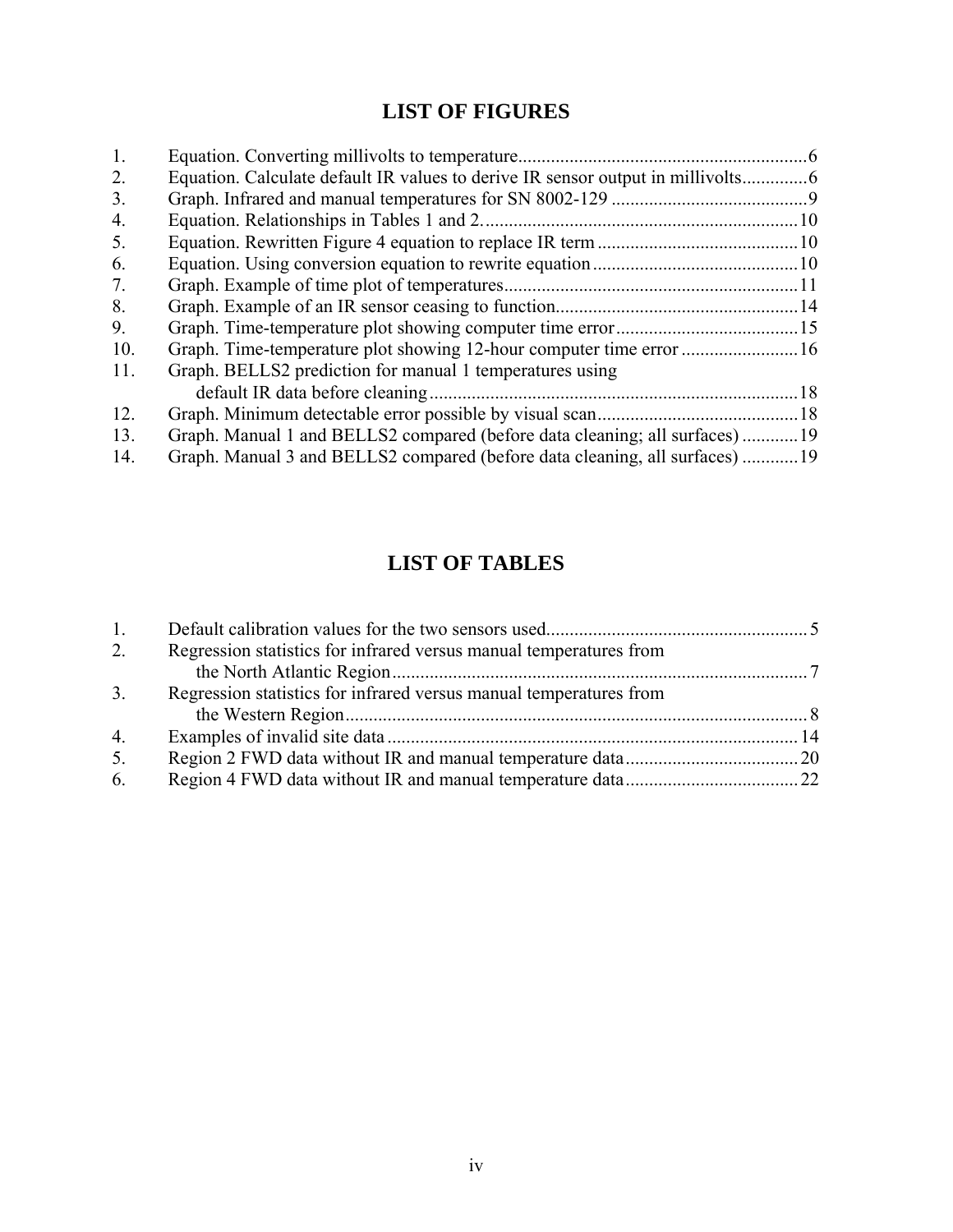# **CHAPTER 1. INTRODUCTION**

## **BACKGROUND**

Since its inception, the Long Term Pavement Performance (LTPP) program has been collecting temperature data from the General Pavement Studies (GPS) and Specific Pavement Studies (SPS) test sections. Temperature has a strong effect on pavement deflection test results, primarily in asphalt concrete (AC), but also in portland cement concrete (PCC) structures. Adjustment for temperature is made to deflection test results; and, for this reason, complete and accurate data on surface temperature and in-depth temperature of pavement structures are needed for future LTPP analysis and research. This study documents the first detailed review of the LTPP pavement temperature data elements. The report assesses the completeness and quality of the data, identifies anomalies in the data, and concludes with recommends for remedial action for these anomalies.

The stiffness, or modulus, of AC is extremely sensitive to temperature. Routine deflection test results usually are adjusted to represent the deflection at a standard temperature or some other reference temperature, or the back-calculated modulus must be adjusted to the modulus expected at some selected seasonal temperature. Several procedures have been developed to adjust for temperature; however, most of these have been based on limited data.

Although the stiffness, or modulus, of PCC is not as temperature sensitive, the deflections measured on jointed PCC pavements are affected by the temperature gradient present in the slab because of "curling" and "warping" effects. Generally, curling occurs during nighttime and early morning when the temperature gradient in the PCC is positive from top to bottom (warmer at the bottom). Warping generally occurs between late morning and early evening when the temperature gradient in the PCC is negative from top to bottom (warmer at the top from solar radiation). The PCC temperatures also have a major effect on joint load transfer because of thermal expansion or contraction of the concrete panels and the corresponding effect on joint openings.

For these reasons, it is important that the Information Management System (IMS) contain correct and useable pavement temperature data. The temperature dataset generally has been collected in the Long Term Pavement Performance (LTPP) program according to protocols established for pavement monitoring. LTPP temperature measurements generally are conducted in conjunction with falling-weight deflectometer (FWD) deflection testing. Three procedures are used to measure pavement temperature:

- Infrared (IR) sensors mounted on a FWD measure surface temperatures. One temperature reading is made through the FWD's automated software at each deflection test location.
- Manual in-depth pavement temperature measurements from holes drilled at each end of the test section to specified depths in the pavement. The in-depth temperatures are measured manually with a hand-held digital thermometer. The digital thermometer has a probe that is placed in the bottom of each hole. A small amount of heat transfer liquid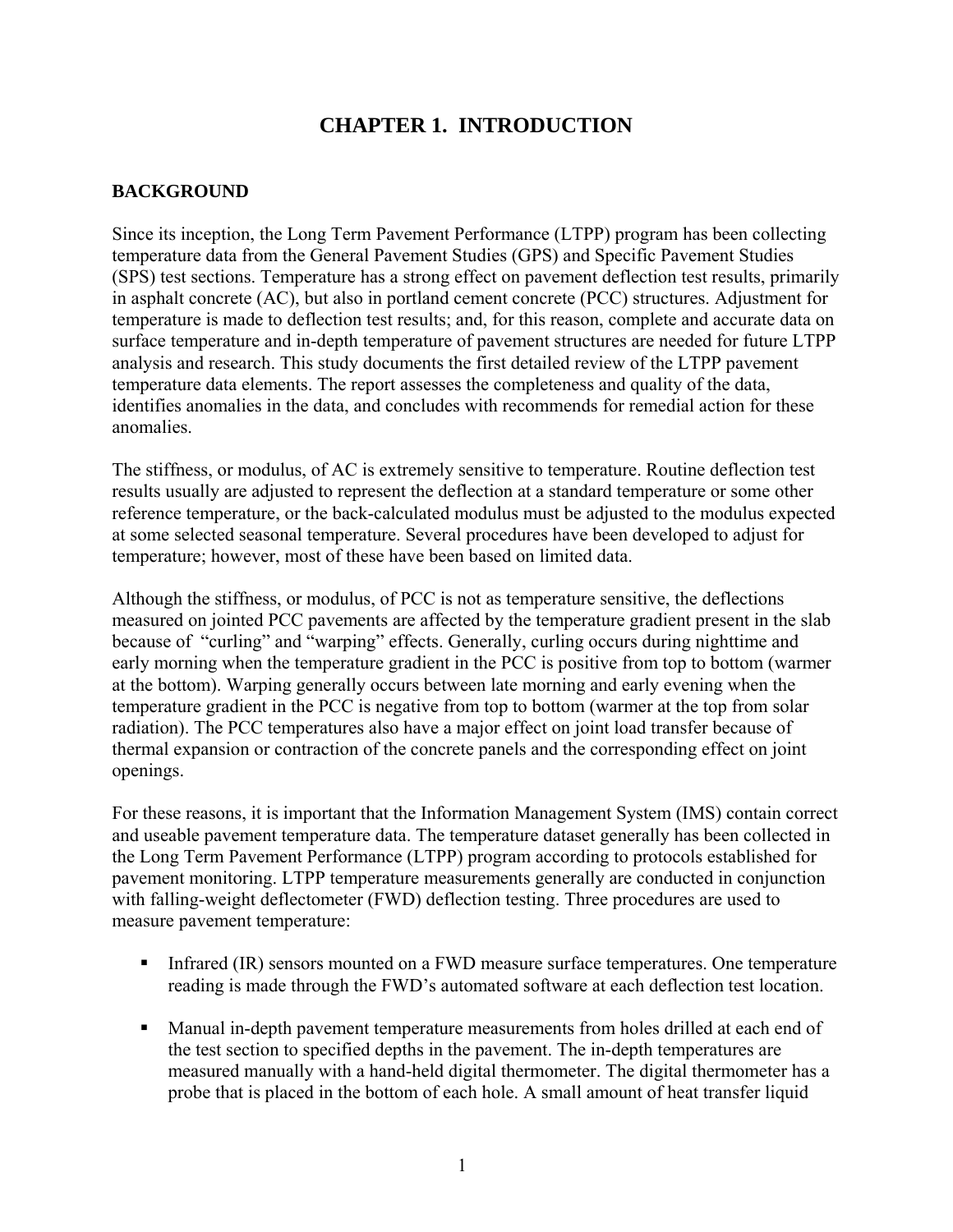(mineral oil or glycol) is placed in the bottom of the hole to transfer the pavement temperature to the probe.

 For selected Seasonal Monitoring Program (SMP) sections, permanent placement of thermistors at pavement subgrade. Onsite data loggers read the temperature from each of the thermistors and record the average temperatures hourly. Data from the SMP provides more detailed information on daily and seasonal variations in pavement temperatures.

It is difficult to distinguish how well or poorly the three temperature measurements correlate with one another, which one produces the most accurate data, or what the degree of variation is among the three methods.

## **OBJECTIVES**

The principal objective of this study is to provide the best data possible for future LTPP analysis and research. The study attempted to estimate the precision and bias of the temperature measurement variables.

## **METHODOLOGY**

The data that have been uploaded into Level E of the Information Management System (IMS) database have passed broad screening criteria. For this project, we evaluated for comparative reasonableness all of the manual and IR temperature data that have reached Level E. For example, a number of fields that contain numbers and temperatures should fall within a reasonable range. The quality control range listed in the data dictionary for the manual temperature is -11.1 °C to 50 °C (12 °F to 122 °F). We evaluated the data for errors, biases, and missing observations.

The following paragraphs provide more detail on the three pavement temperature measurement methods.

## **Infrared Surface Pavement Temperature**

As part of the deflection testing process, an IR temperature sensor measures the temperature of the surface of the pavement under the FWD at the end of each test sequence. The FWD computer automatically records the information. Associated information includes the site number, date of test, and time of test. The FWD field data files are returned to the regional coordination office where the files are filtered into the IMS using FWDSCAN, a quality control software used to check the FWD data for completeness and readability.

#### **Manual In-Depth Pavement Temperatures**

Temperatures are measured at two locations, generally about a meter before and after the test section. The temperature measuring protocol is contained in the FWD field operation manual.<sup>(1)</sup> Holes are drilled in the pavement to depths of 25 mm below the surface, at mid depth, and 25 mm above the bottom of the asphalt or concrete. In composite sections, the three depths apply to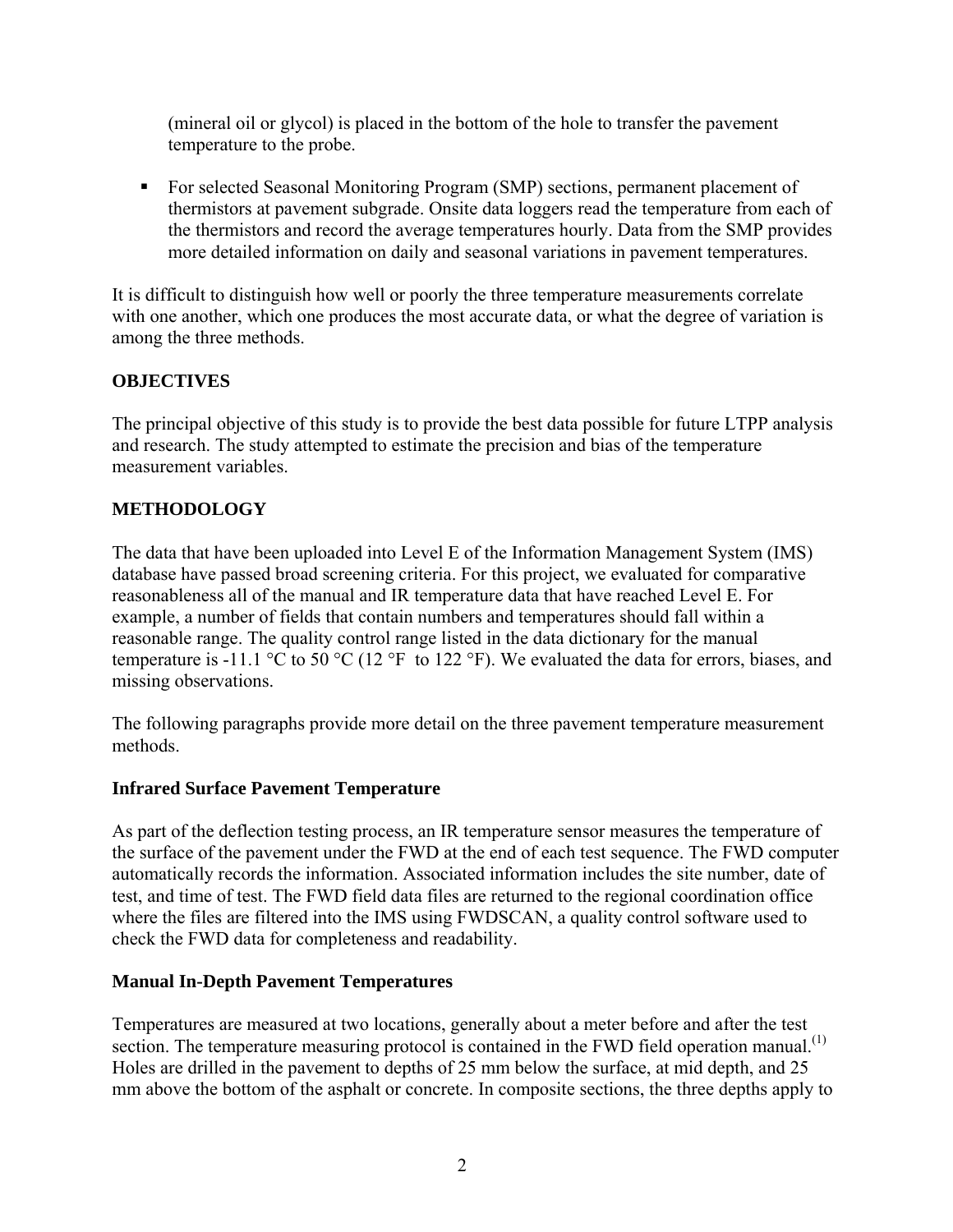the concrete, and two additional holes are placed to get asphalt temperatures at 25 mm from the top and bottom of the asphalt overlay. Heat transfer fluid is placed in the bottom of each hole, and a tip-reading temperature probe is placed into the liquid (about 10 mm to 12 mm of mineral oil or glycol to prevent evaporative cooling and freezing). The temperature is read with a digital thermometer that displays the temperature to a resolution of -18  $^{\circ}$ C (0  $^{\circ}$ F). The temperatures are measured about every half hour and hand recorded on a form, along with information about the station and site number, time and date of the measurement, depth of the hole, and the sky cover. The data on forms are recorded manually in the database in the regional coordination office.

#### **Seasonal Monitoring Program Pavement Temperatures**

All Seasonal Monitoring Program (SMP) sites are fitted with temperature, moisture, and weather instrumentation.<sup>(2)</sup> The temperature instrumentation in the pavement consists of 300-mm stainless steel tubes or rods fitted with three thermistors, one at each end and one in the middle. The rods, which are placed in slots cut into the pavement, are angled so that the top of the rod is 25 mm below the surface and the bottom of the rod is 25 mm above the bottom of the asphalt or concrete. A data logger monitors the thermistors and the weather instruments, reading the thermistors every minute. A data logger records the average hourly reading at the end of each hour. While the thermistor data are not time-specific, they do provide a good characterization of the diurnal and seasonal temperature variations. A review of the thermistor data was a lower priority for this project because these data already are evaluated as part of the SMP data screening and filtering. The thermistor data for the first two rounds of SMP testing were compared with both the manual and IR data by Lukanen et.  $al^{(3)}$  in an earlier study.

## **REPORT OVERVIEW**

Chapter 2, "Data Extraction and Processing," describes the data fields used and how the data were evaluated. Chapter 3, "Errors Found and Responses," describes the type of errors found and the extent of the errors by error type. Chapter 4, "Recommendations," offers recommendations for the correction of data errors and minimization of such errors in the future.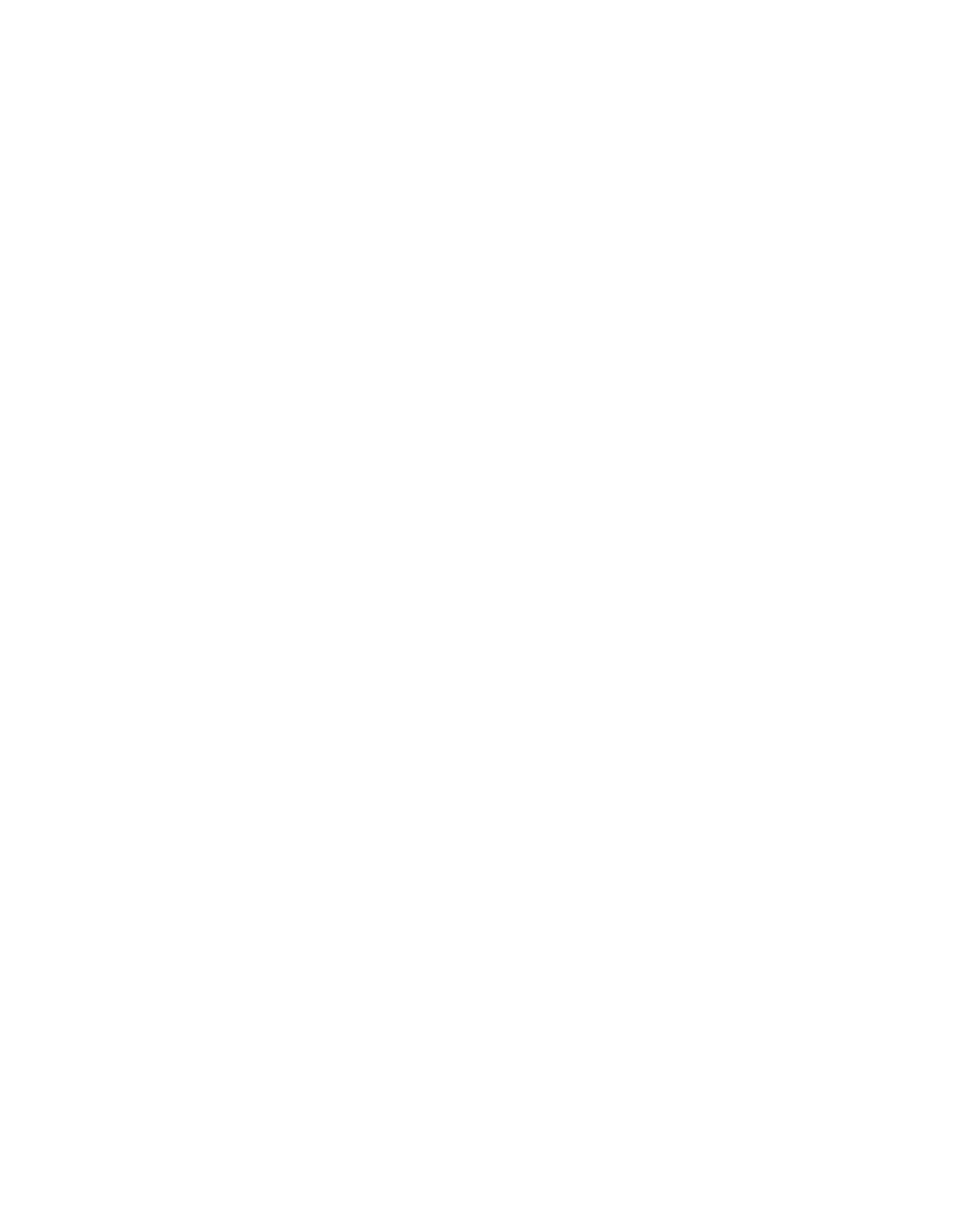# **CHAPTER 2. DATA EXTRACTION AND PROCESSING**

The approach to evaluating the quality of the manual and infrared temperature data was to compare the data sets and individual data elements to previous and subsequent data elements. Two forms of temperature measurements are available for the comparison—(1) infrared surface pavement data from table MON\_DEFL\_LOC\_INFO (M04) and (2) manual in-depth pavement data from tables MON\_DEFL\_TEMP\_DEPTHS (M21) and MON\_DEFL\_TEMP\_VALUES (M22). The two sets of data, IR and manual, are then compared to each another. The calibration settings for the infrared sensors are contained in the table MON\_DEFL\_DEV\_CONFIG (M02). The data fields used for the project are listed in the Appendix.

## **DATA FILES**

The dataset that had reached "Level E" status was furnished on CD-ROM in ASCII format. The temperature data and other relevant data were extracted from the tables and assembled into individual section files, uniquely identified by STATE\_CODE and SHRP\_ID. The infrared and manual temperature data were merged into various files, one for each section, called SITESM files. The data in these files are sorted by date and time of test. Three additional data fields were included in these files, one calculated field for the infrared temperature based on the manufacturer's default factory calibration factors, one for the manufacturer of the infrared sensor, Williamson (W) or Raytec (R), and one for the previous day's average air temperature, provided by an FHWA data contractor for all the GPS sites. (The previous day's air temperature can be used to predict temperatures in the pavement based on the BELLS2 prediction model.) During the assembly of each of these files, an interpolated infrared surface temperature was calculated for each manual temperature record using standard linear interpolation (or extrapolation) methods. The extrapolated values were less reliable.

## **IR CALIBRATION**

The infrared sensors used on the FWDs generate an electrical response that is converted to an electrical potential (in millivolts), which is linearly related to the surface temperature of the pavement. The two IR devices each have two default millivolt (mV) values that correspond to the sensor output when the pavement surface temperature is  $0^{\circ}$ C and  $100^{\circ}$ C. Table 1 contains the default calibration values for the two types of sensors used.

#### **Table 1. Default calibration values for the two sensors used.**

|            |                   | Manufacturer Output at $0^{\circ}$ C Output at $100^{\circ}$ C |
|------------|-------------------|----------------------------------------------------------------|
| Williamson | 800 mV            | $2080$ mV                                                      |
| Raytec     | $1300 \text{ mV}$ | $4200 \text{ mV}$                                              |

These default values are included in the header file of the FWD field program, which uses these values to linearly interpolate (or extrapolate) the IR sensor response to the surface temperature. Figure 1 gives the equation to convert millivolts to temperature.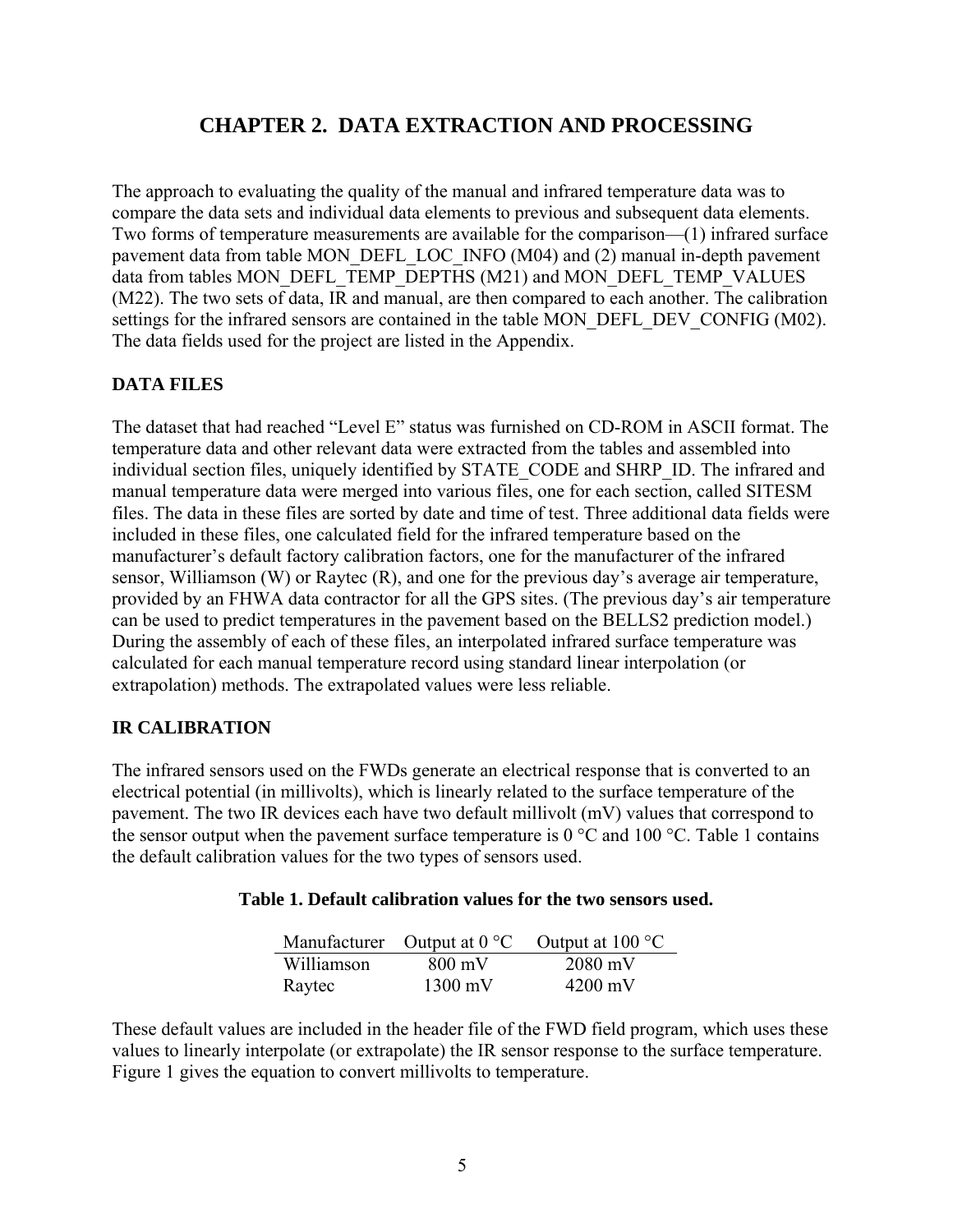$$
T = 100 \frac{mV - Cal_0}{Cal_{100} - Cal_0}
$$

#### **Figure 1. Equation. Converting millivolts to temperature.**

For example, if the output from the Williamson sensor is 1440 mV (half way between 800 and 2080 mV), the surface temperature is 50 °C.

LTPP protocol for the FWD required periodic calibrations of the IR sensors. A water-and-ice mixture was used for a 0 °C reference, and nearly boiling water was the hot temperature reference. (Boiling water as a 100 °C reference proved to be impossible to use for calibration because of the interference of the steam and different emissivity.)

The process of calculating the default IR values is to use the equation in figure 1 and calculate the actual IR sensor output in millivolts. Using IMS data field names, figure 2 gives the equation in figure 1 solved for millivolts.

$$
mV = \frac{P V M T\_ SURF\_TEMP(\textit{P VMT}\_\textit{SENSOR}\_\textit{VOLTAGE}\_\textit{100C} - P V M T\_SENSOR\_VOLTAGE}\_\textit{0C})}{100} + P W M T\_SENSOR\_VOLTAGE\_0C
$$

#### **Figure 2. Equation. Calculate default IR values to derive IR sensor output in millivolts.**

The three requisite input variables to this equation are available in the data tables. After the millivolt value is calculated from the equation above, the factory default calibration values and the millivolt output are used in the equation in figure 1 to calculate the default IR reading for T. This procedure was done for all of the data evaluated, and the calculated default IR (D.IR) values are included as a separate field in the combined files.

#### **IR Calibration Issues**

Lukanen et. al.,<sup>(3)</sup> in a previous LTPP project found some significant differences between the various infrared sensors mounted on the various LTPP FWDs. The calibration protocols resulted in more variation from sensor to sensor than would result if the factory calibrations had been used. As a result of these findings, the infrared readings, as calibrated by the regions, and the manufacturers' default calibrated infrared readings were regressed against the measurements in the LAYER\_TEMPERATURE1 field. The results for the North Atlantic and Western Regions appear in tables 2 and 3. (LAYER\_TEMPERATURE1 is typically measured in a 25-mm deep hole with 5 mm to 10 mm heat transfer fluid at the bottom of the hole.) The manufacturers' calibrations resulted in more consistency from year to year and sensor to sensor.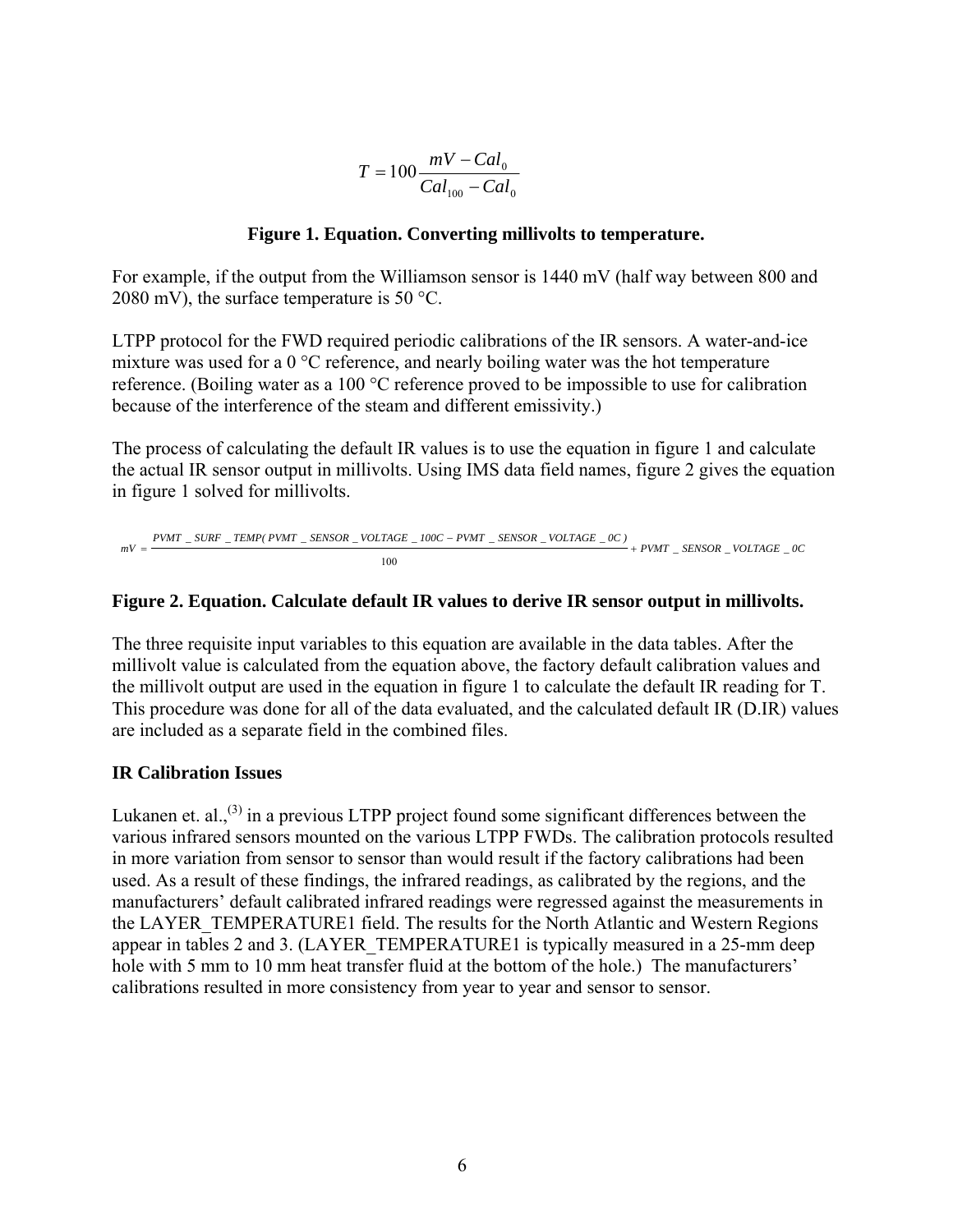|      |              |                     |               | <b>Mfg. Calibrated Infrared Sensors</b> |       |       |               |      |           |       | <b>Regional Calibrated Infrared</b> |        |
|------|--------------|---------------------|---------------|-----------------------------------------|-------|-------|---------------|------|-----------|-------|-------------------------------------|--------|
|      |              |                     |               |                                         |       |       |               |      |           |       | <b>Sensors</b>                      |        |
| Unit | <b>Start</b> | End                 |               | Records Intercept                       | Slope | $R^2$ | <b>S.E.E.</b> | Mfg. | Intercept | Slope | $R^2$                               | S.E.E. |
| 058A | 7-Dec-88     | 17-Nov-89           | 895           | 3.840                                   | 0.803 | 0.945 | 1.949         | W    | 4.318     | 0.793 | 0.945                               | 1.948  |
| 058B | 21-Feb-90    | 7-May-92            | 537           | 4.182                                   | 0.777 | 0.888 | 2.855         | W    | 3.920     | 0.691 | 0.888                               | 2.854  |
| 058C | 19-Feb-92    | 23-Aug-95           | 461           | 0.601                                   | 0.843 | 0.961 | 2.332         | W    | 0.601     | 0.843 | 0.961                               | 2.332  |
| 058D | 22-Mar-94    | 9-Dec-94            | 234           | 0.585                                   | 0.827 | 0.953 | 1.830         | W    | 7.349     | 0.765 | 0.953                               | 1.829  |
| 058E | 17-Jan-95    | 12-Jul-95           | 130           | $-0.917$                                | 0.908 | 0.980 | 1.735         | W    | 4.983     | 0.626 | 0.980                               | 1.733  |
|      |              |                     | $Average =$   | 1.658                                   | 0.832 | 0.945 | 2.140         |      | 4.234     | 0.744 | 0.945                               | 2.139  |
|      |              |                     | $Std. Dev. =$ | 2.238                                   | 0.050 | 0.035 | 0.459         |      | 2.427     | 0.086 | 0.035                               | 0.460  |
|      |              |                     |               |                                         |       |       |               |      |           |       |                                     |        |
| 058H | 11-Sep-95    | 8-Jul-98            | 966           | 2.181                                   | 0.883 | 0.955 | 2.270         | R.   | 2.182     | 0.883 | 0.955                               | 2.270  |
| 129A |              | 21-Mar-94 22-Jun-95 | 572           | 1.420                                   | 0.898 | 0.955 | 2.280         | R    | 0.509     | 0.914 | 0.955                               | 2.282  |
| 129D | $5-Sep-95$   | 15-Jul-98           | 933           | 2.273                                   | 0.843 | 0.952 | 2.336         | R.   | 2.724     | 0.796 | 0.952                               | 2.332  |
|      |              |                     | Average $=$   | 1.958                                   | 0.875 | 0.954 | 2.295         |      | 1.805     | 0.864 | 0.954                               | 2.294  |
|      |              |                     | $Std. Dev. =$ | 0.468                                   | 0.029 | 0.002 | 0.035         |      | 1.155     | 0.061 | 0.002                               | 0.033  |

Table 2. Regression statistics for infrared versus manual temperatures from the North Atlantic Region.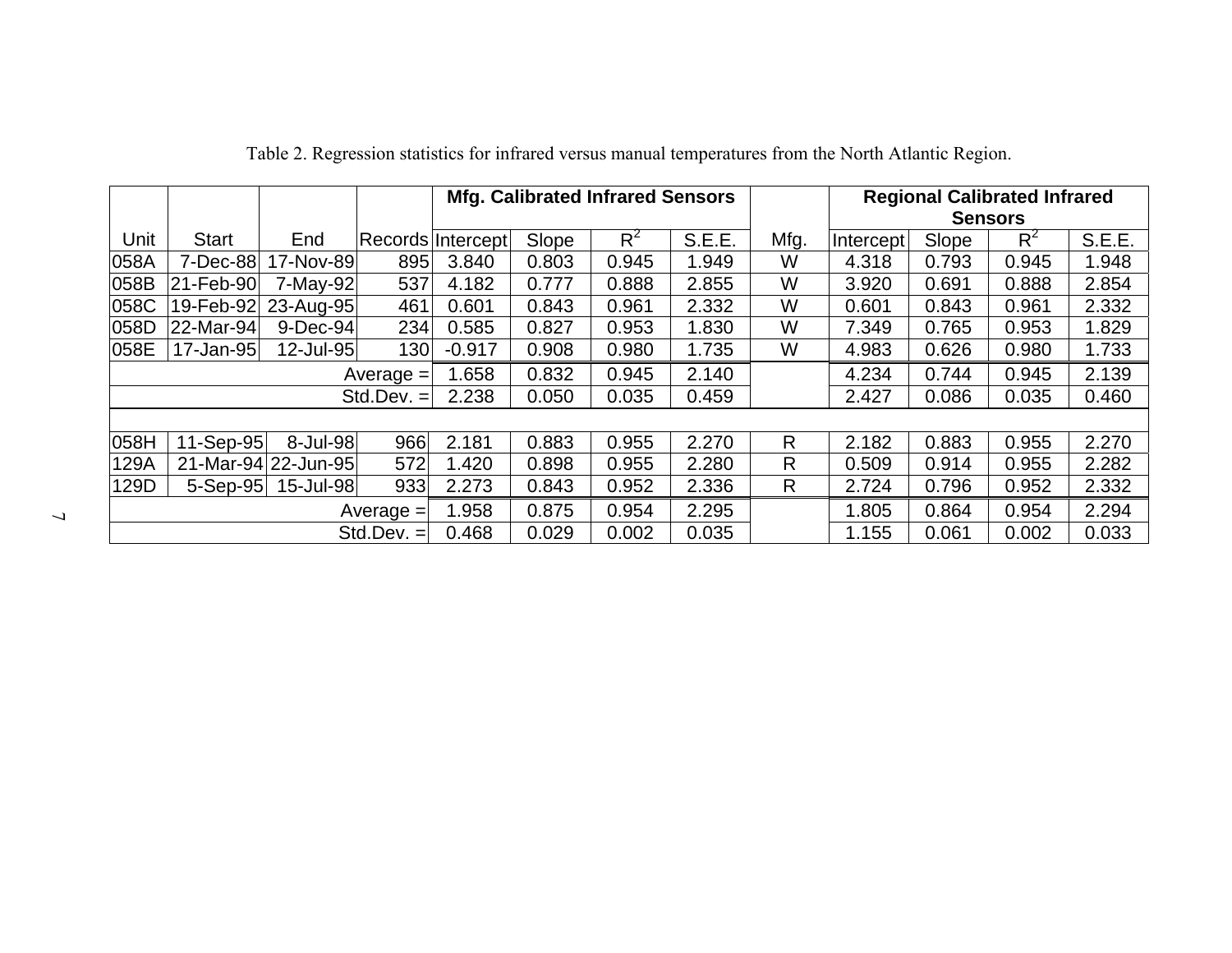|      |              |                     |              | <b>Default Factory Calibration</b> |       |       |        |              |           |       | <b>Region Calibrated</b> |        |
|------|--------------|---------------------|--------------|------------------------------------|-------|-------|--------|--------------|-----------|-------|--------------------------|--------|
| Unit | <b>Start</b> | End                 |              | Records Intercept                  | Slope | $R^2$ | S.E.E. | Mfg.         | Intercept | Slope | $R^2$                    | S.E.E. |
| 061G | 26-Feb-89    | 29-Jan-90           | 752          | 2.785                              | 0.867 | 0.883 | 2.745  | W            | 9.168     | 0.422 | 0.883                    | 2.743  |
| 061F | $3-May-90$   | 30-Oct-90           | 40           | 3.661                              | 0.942 | 0.963 | 2.283  | W            | 8.314     | 0.680 | 0.963                    | 2.292  |
| 061E | 17-Feb-95    | 31-Mar-95           | 118          | $-2.418$                           | 0.937 | 0.923 | 1.612  | W            | 1.420     | 0.799 | 0.922                    | 1.615  |
| 061D |              | 29-Apr-91 26-May-93 | 622          | 3.715                              | 0.852 | 0.953 | 2.482  | W            | 5.367     | 0.749 | 0.953                    | 2.479  |
| 061C | 24-Jun-93    | 11-Mar-94           | 74           | 2.963                              | 0.858 | 0.966 | 2.470  | W            | 3.553     | 0.755 | 0.966                    | 2.465  |
| 061B | $6$ -Dec-90  | 14-Dec-94           | 275          | $-0.723$                           | 0.875 | 0.948 | 1.874  | W            | $-0.723$  | 0.875 | 0.948                    | 1.874  |
| 061A | 15-Jan-91    | 16-Apr-91           | 41           | 6.159                              | 0.758 | 0.760 | 3.792  | W            | 7.748     | 0.606 | 0.569                    | 5.081  |
| 001A | 12-Jul-93    | 5-Apr-94            | 123          | 3.666                              | 0.858 | 0.948 | 2.205  | W            | 4.877     | 0.702 | 0.948                    | 2.211  |
|      |              |                     | $Average =$  | 2.476                              | 0.868 | 0.918 | 2.433  |              | 4.965     | 0.698 | 0.894                    | 2.595  |
|      |              |                     | Std.Dev. $=$ | 2.737                              | 0.057 | 0.069 | 0.656  |              | 3.458     | 0.138 | 0.134                    | 1.066  |
|      |              |                     |              |                                    |       |       |        |              |           |       |                          |        |
| 131D | 11-Aug-96    | 30-Mar-98           | 772          | 3.588                              | 0.855 | 0.951 | 2.274  | R            | 3.685     | 0.787 | 0.952                    | 2.270  |
| 131C | 7-Apr-98     | 5-Oct-98            | 290          | 4.187                              | 0.890 | 0.948 | 1.925  | $\mathsf{R}$ | 3.790     | 0.809 | 0.948                    | 1.925  |
| 131B | 24-May-94    | 31-Jul-96           | 677          | 2.988                              | 0.902 | 0.969 | 2.215  | R            | 2.240     | 1.105 | 0.969                    | 2.215  |
| 131A |              | 13-Jan-95 24-May-95 | 179          | 1.185                              | 0.940 | 0.942 | 2.144  | R            | $-1.172$  | 0.782 | 0.942                    | 2.140  |
|      | 17-Jul-95    | 19-Aug-98           | 1283         | 2.375                              | 0.872 | 0.934 | 2.918  | $\mathsf{R}$ | 1.724     | 0.813 | 0.934                    | 2.919  |
|      |              |                     | Average $=$  | 2.865                              | 0.892 | 0.949 | 2.295  |              | 2.053     | 0.859 | 0.949                    | 2.294  |
|      |              |                     | Std.Dev. $=$ | 1.156                              | 0.032 | 0.013 | 0.373  |              | 2.014     | 0.138 | 0.013                    | 0.373  |

 **Table 3. Regression statistics for infrared versus manual temperatures from the Western Region.**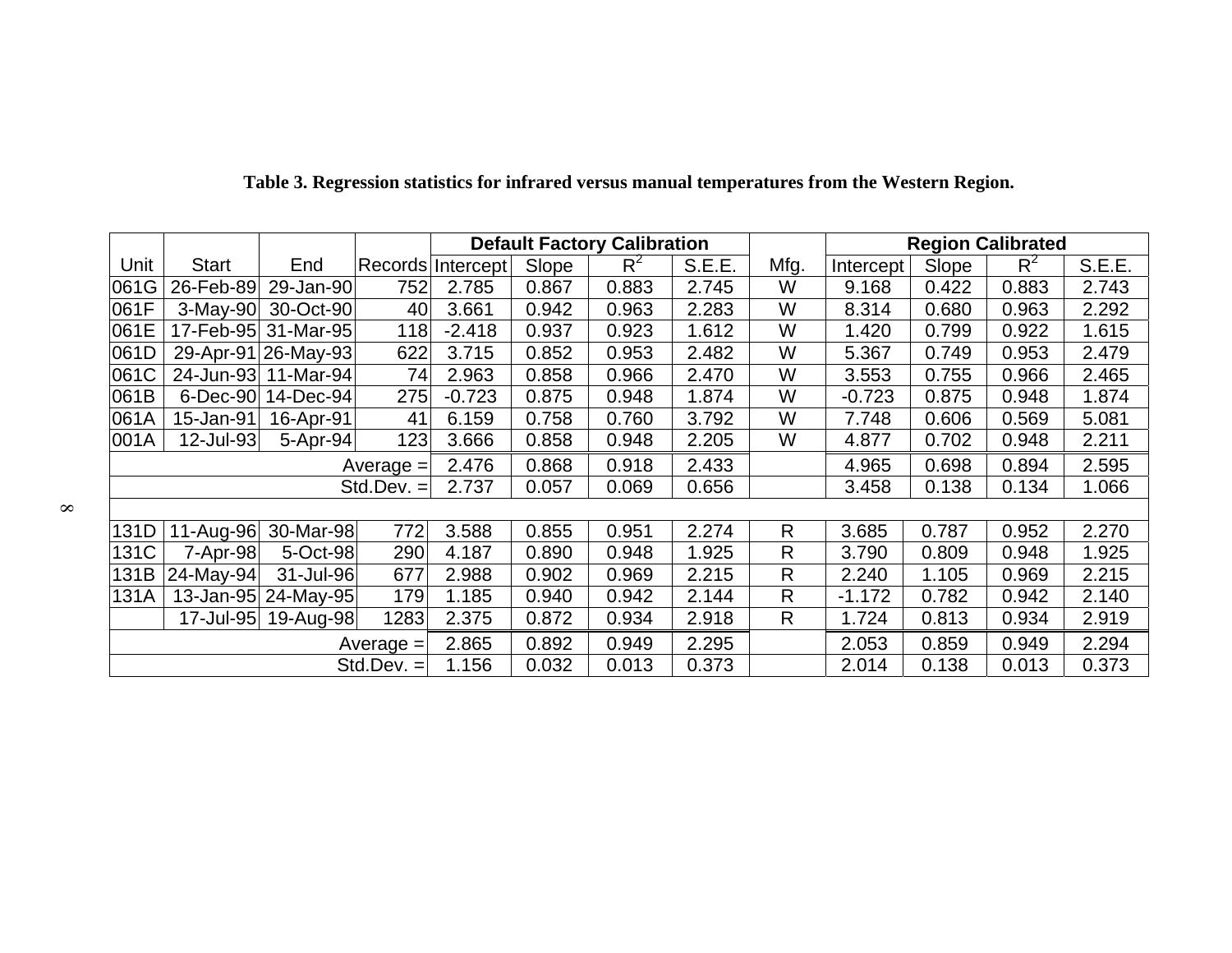Comparing the manual and infrared temperatures provides a means to scan for errors. For example, the small crosses in figure 3 are D\_IR pavement surface readings; the circles are the manually measured temperatures at about 25 mm below the pavement surface for one of the LTPP FWDs. The plot shows that the IR sensor did not work well during the winter, and it became erratic after May 24, 1995. For each of the IR calibration periods, the comparisons were used either to find times when the equipment malfunctioned or to find errors in the upper manual measurements at 25 mm depth.



**Figure 3. Graph. Infrared and manual temperatures for SN 8002-129.** 

A key premise to this exercise is the idea that the manual temperature is considered to be the best representation of the pavement temperature. The temperature meters and probes that measure the temperature in the heat transfer liquid placed at the bottom of each manual temperature measurement hole were not subject to any rigorous calibration or verification. The manufacturer's specifications and certifications for the meters were accepted as statements of their accuracy; however, it is easy enough to check the probes and meters against reference thermometers that are traceable to the National Institute of Standards and Technology (NIST).

Two models of infrared sensors were used over the course of the LTPP project. The initial IR sensors were manufactured by Williamson. The first set of four FWDs were SHRP FWDs. A second set of four FWDs was delivered in 1995, one to each of the Regions. These machines were equipped with Raytec sensors. During the summer of 1995, the original Williamson sensors were replaced with Raytec sensors. It was also found that the factory default calibration settings for the Raytec sensors were more consistent from sensor to sensor than the calibration settings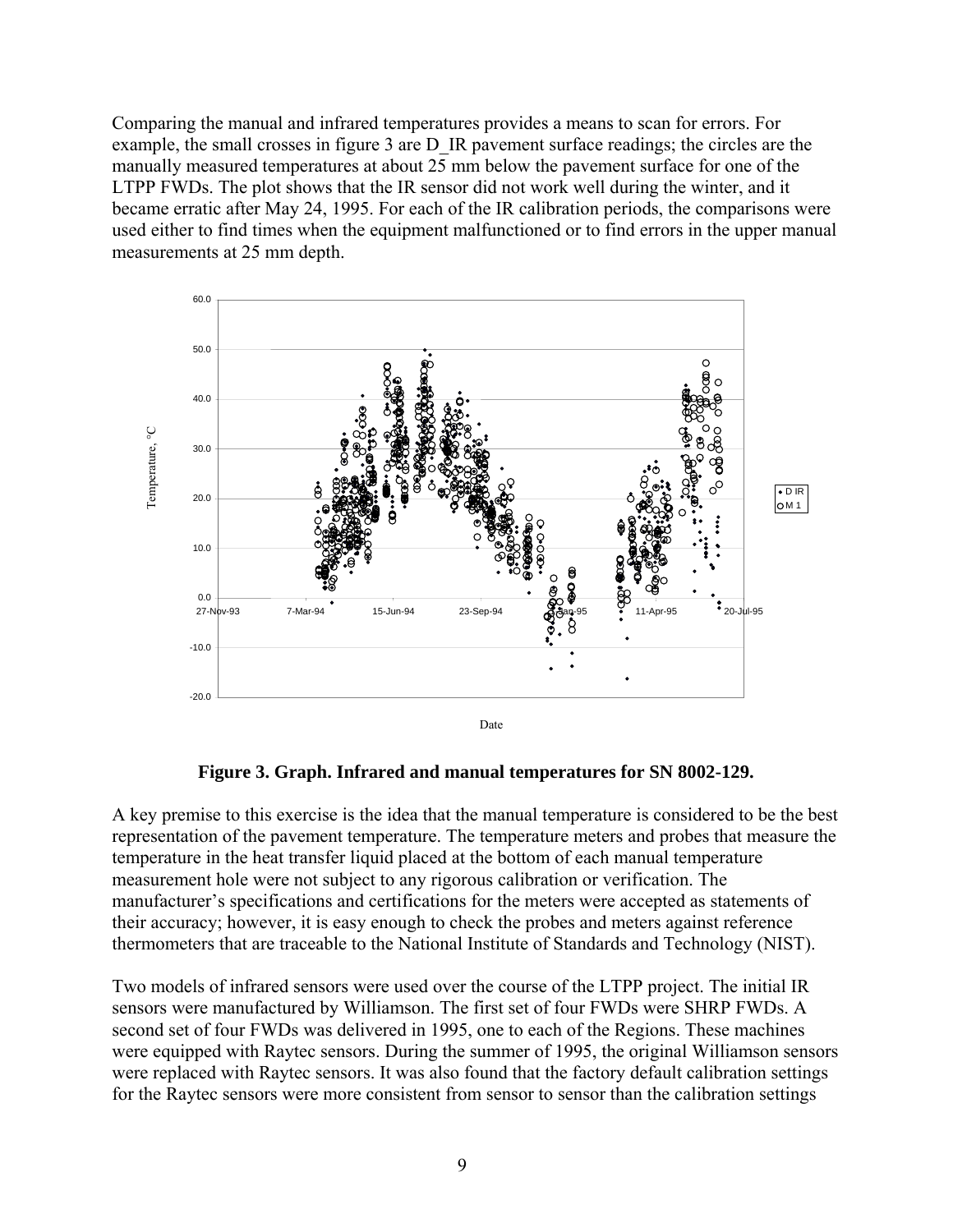for the Williamson sensors. The Williamson IR sensors tended to correlate well (although not necessarily one-to-one) with the manually measured pavement temperatures on a case-by-case basis; however, there were significant differences from one IR sensor to the next. The Raytec IR sensors were more consistent from sensor to sensor. The regression results shown in tables 2 and 3 confirmed the earlier findings.

#### **Post-Testing of Infrared Calibration Constants**

The temperature measurements conducted in LTPP make it possible to consider post-testing calibration of the infrared sensors. If we accept the manual temperatures as a reliable temperature reference, we can use the shallow manual temperatures and the regression results shown in tables 2 and 3 to calculate a new set of calibration factors for  $0^{\circ}$ C and  $100^{\circ}$ C. This process also requires the selection of a reference intercept and slope. The weighted average of the slope and intercept for the more reliable Raytec sensors, for example, could be used as the reference relationship between the IR sensors and the top manual temperatures. The equation form in figure 4 shows the relationships reported in tables 2 and 3.

$$
M_1 = a + b * IR
$$

#### **Figure 4. Equation. Relationships in Tables 2 and 3.**

Replacing the IR term with the equation shown in figure 1, the equation in figure 4 can be rewritten as shown in figure 5, where *a* is the intercept and *b* is the slope.

$$
M_1 = a + \frac{100 * b * mV}{Cal_{100} - Cal_0} - \frac{100 * b * Cal_0}{Cal_{100} - Cal_0}
$$

#### **Figure 5. Equation. Rewritten Figure 4 equation to replace IR term.**

Converting Cal<sub>100</sub> – Cal<sub>0</sub> to Cal<sub>∆</sub> and M<sub>1</sub> – a to M', the equation can then be rewritten as shown in figure 6.

$$
M' = \frac{-100 * b * Cal_0}{Cal_{\Delta}} + \frac{100 * b}{Cal_{\Delta}} * mV
$$

#### **Figure 6. Equation. Using conversion equation to rewrite equation.**

By using the two calculated variables, M′ as the dependant variable and mV as the independent variable, all of the output for any of the sensors and dates can be regressed. The new regression intercept would be  $(-100^*b^*Cal_0) / (Cal_\Delta)$  and the slope would be  $(100^*b) / (Cal_\Delta)$ , yielding two equations with two unknowns. Cal<sub>∆</sub> can be calculated by Cal<sub>∆</sub> = (100\*b) / slope. Cal<sub>0</sub> can be calculated by Cal<sub>0</sub> = (Int. \* Cal<sub>∆</sub>) / (-100\*b). This process can be applied to each individual calibration period for the Williamson IR sensors—and to a Raytec IR sensor, for that matter, if it correlates well with  $M_1$  but it has significantly different regression coefficients.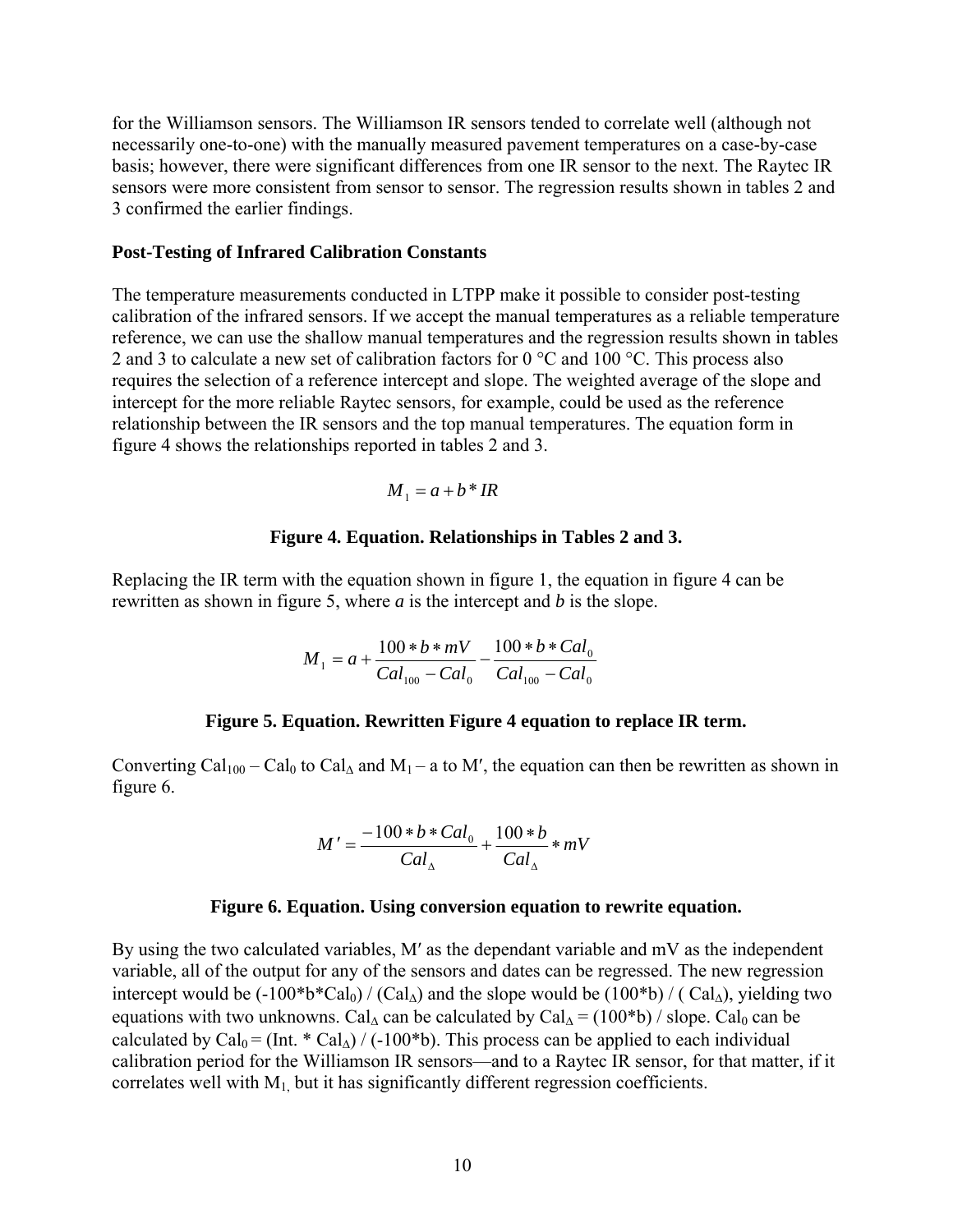Applying this process to the IR sensor on FWD S/N 058A results in a new set of calibration factors, of 778.98 and 2,122.85 for Cal<sub>0</sub> and Cal<sub>100</sub> respectively. Using the new calibration factors, a new set of computed values (abbreviated in tabular form as "C.IR") can be developed.

## **PLOT SCANNING**

The method used to search for errors that was most productive was to manually view time plots of the temperatures measured on a given section for individual test days. This search was automated by using a spreadsheet macro to allow rapid review of the plots of the data by simply clicking on a "spinner bar" to step forward or backwards through the sections, day by day. There was too much variation in the temperatures caused by factors such as cloud cover, rain, or shadow effects. These variations made automated screening of the data with preset or datadetermined numerical criteria difficult.

An example of an error is provided by the plot in figure 7. The plot shows two sets of manual temperature data, reportedly from the same site and day of test. One set of data indicates a warmer surface and one shows a cooler surface. The erratic IR plot is from two individual sets of data that are superimposed on the same time scale. Clearly, one set of manual data and one set of IR data are incorrect. In all likelihood, the two sets of data are not from the same LTPP site.



**One S/N is not on this site, and the manual temperature may not be either**

**241634 08-Apr-98 S/N 058 & 129**

**Figure 7. Graph. Example of time plot of temperatures.**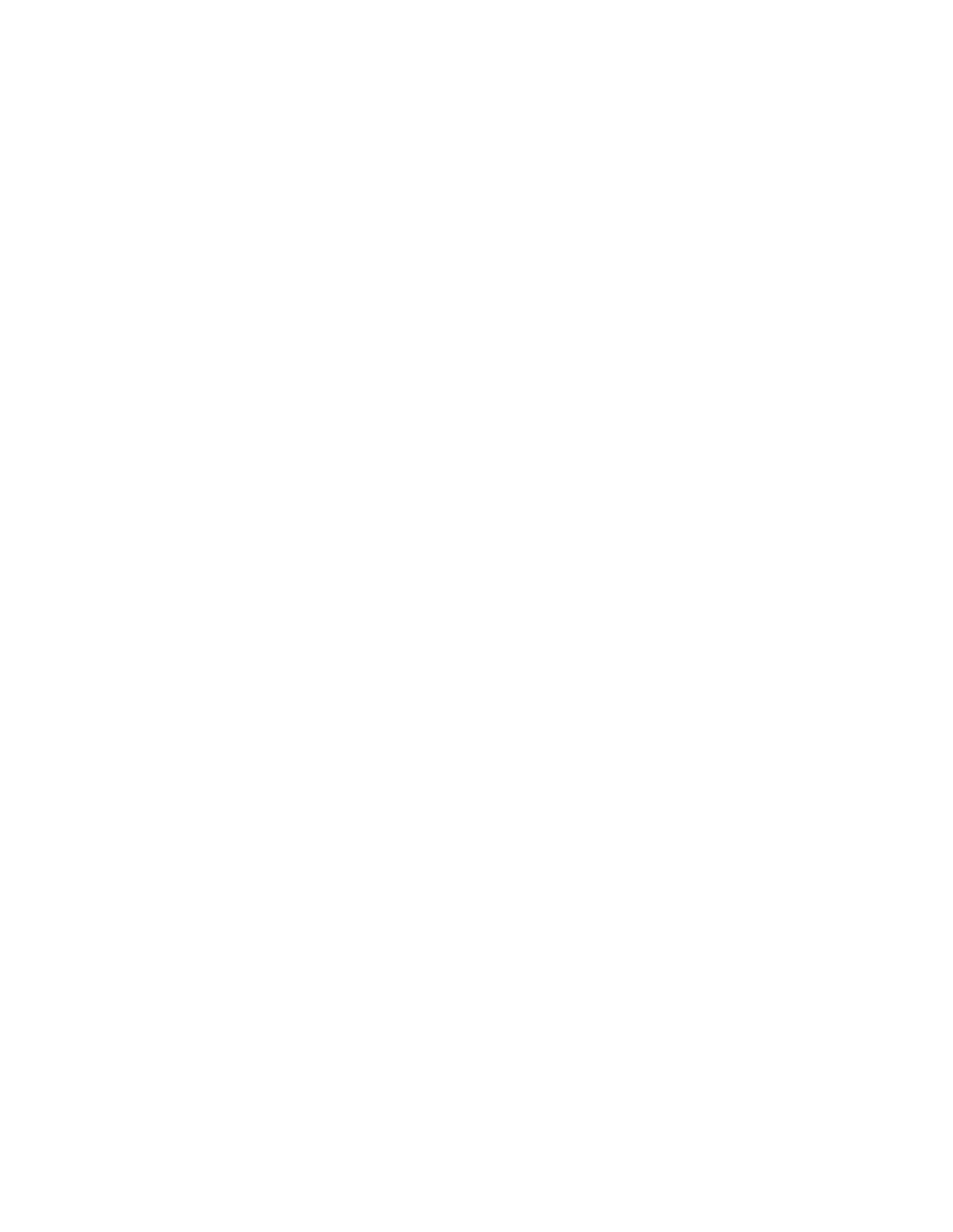# **CHAPTER 3. ERRORS FOUND AND RESPONSE**

This chapter is divided into the types of errors found using the temperature plot scanning procedure and variations of errors within the types.

## **IRRELEVANT IR TEMPERATURES**

Many of the records in the M04 tables, for the testing on SPS-1, SPS-2, and SPS-8 projects, have entries in the PVMT\_SURF\_TEMP field when the tests were on the subgrade, granular base, lean concrete (lean PCC), or permeable asphalt treated base (PATB); therefore, many data are likely to be incorrect. The IR data on subgrade and granular base are not relevant, and all should be replaced with nulls. A determination should be made regarding the relevance of the temperatures that are available on lean PCC and PATB.

## **FWDs WITHOUT AN IR SENSOR**

Some testing was done with an FWD equipped with an IR sensor that was either missing or not working. In either case, the filter program that processes the field files into the database reads the blank field as a zero ("0"), a reading that is incorrect. In addition, the filter program should be modified to check for lane designations—"S" (subgrade), "G"(granular base), "L" (lean PCC), and "P" (PATB). All these records should have the value in the PVMT\_SURF\_TEMP field replaced with a null or blank field.

FWDs without IR sensors typically exhibited nonsensical values in the header file for calibration numbers, in PVMT\_SENSOR\_VOLTAGE\_0C and PVMT\_SENSOR\_VOLTAGE\_100C fields of the M02 tables. The M04 tables can be searched for the records that correspond to configurations that have nonsensical values. These cases will be easy to identify. These records should then be evaluated because some FWD operators were able to enter surface temperatures from a hand-held IR thermometer. Records that did not have IR sensors were identified during the temperature plot scans rather than the above-described method. This can be easily written into the FWD filter program and also used as an independent check for bad IR data.

Table 4 lists examples of sites where IR data were in the database, but the data were not valid. These cases are a sample of such cases for Region 2. Note that these may not include all of the data; they are only part of the data for the day. An example is Section 271028 on May 10, 1994, where the IR stopped working after the test at 13:45, as shown in the example in figure 8.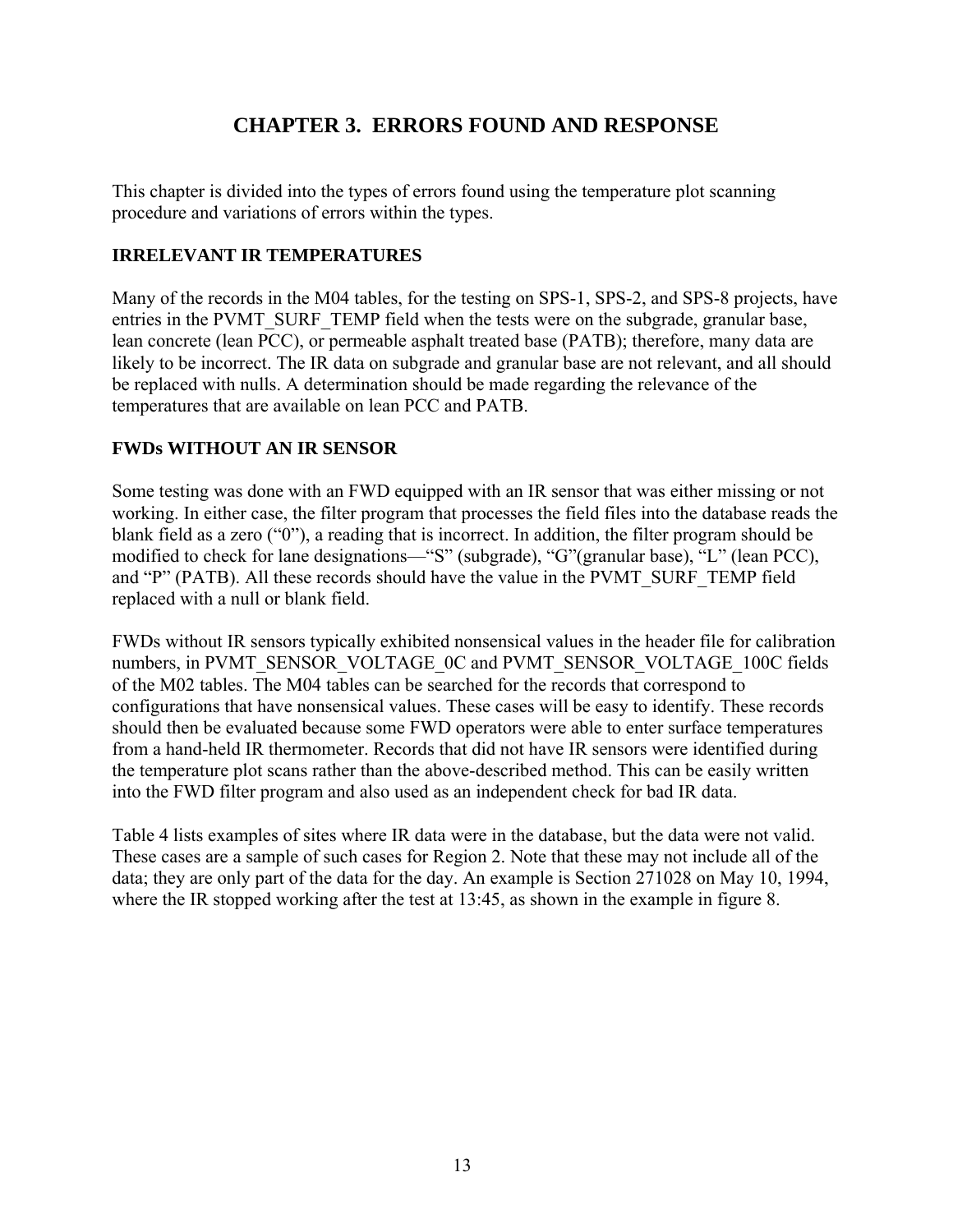|      |       | Const. |               |           |   |             |                                                         |
|------|-------|--------|---------------|-----------|---|-------------|---------------------------------------------------------|
| ID   | State | No.    | Date          | <b>IR</b> |   | Man Unit SN | Comment                                                 |
| 1010 | 20    | 1      | Jan. 15, 1992 | N         | Y |             | $[8002-060]$ Ptly Cloudy, cold, IR not                  |
|      |       |        |               |           |   |             | functioning                                             |
| 1005 | 20    |        | Feb.19, 1992  | N         | Y |             | 8002-060 Cloudy, Cold, IR all 0s; remove                |
| 1005 | 20    |        | Feb.20, 1992  | N         | Y |             | $8002-060$ Sunny, IR all 0s; remove                     |
| 1009 | 20    | 1      | Feb.21, 1992  | N         | Y |             | 8002-060 IR not working; remove data                    |
| 1010 | 20    | 1      | Feb.25, 1992  | N         | Y |             | $[8002-060]$ IR data is there, but no sensor;           |
|      |       |        |               |           |   |             | remove data                                             |
| 1028 | 27    |        | May 10, 1994  | N         | Y |             | 8002-060 IR values after 13:45 are $\sim 0^{\circ}$ and |
|      |       |        |               |           |   |             | not valid; remove                                       |
| 1028 | 27    |        | June 14,1994  | N         | Y |             | $ 8002-060 $ IR values of 0° not valid; remove          |
| 1018 | 27    | 2      | Jan.9,1995    | N         | Y |             | 8002-060 IR data should have been null or               |
|      |       |        |               |           |   |             | empty, not zeros                                        |

**Table 4. Examples of invalid site data.** 





**Figure 8. Graph. Example of an IR sensor ceasing to function.**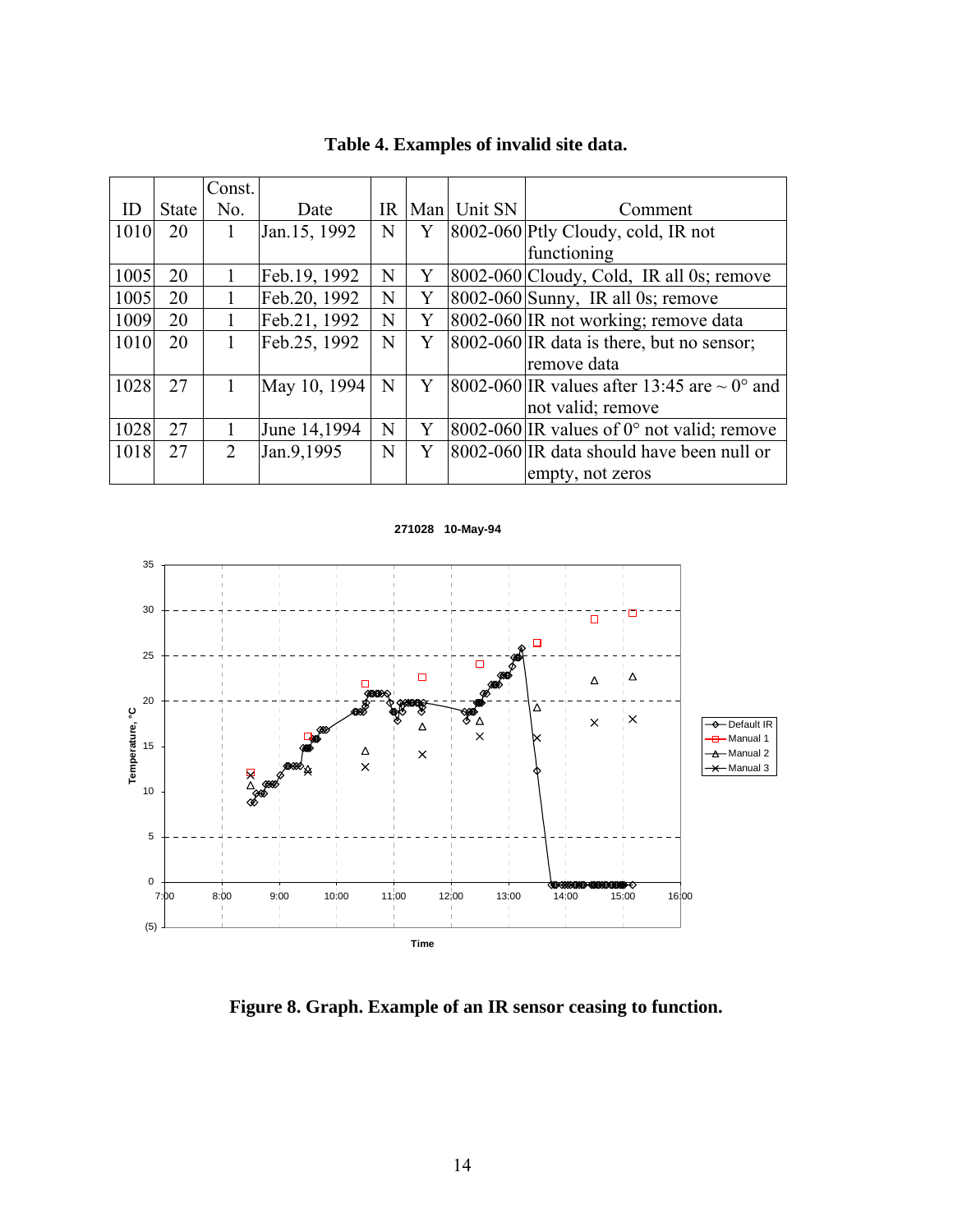#### **TIME ENTRY ERRORS**

A number of sections have errors in time entry. They come in a variety of forms, including the time of the manual measurement; time zone time errors for either the manual recordings or FWD computer time, or both; daylight savings time errors; or simple data recording or entry errors.

#### **Time of Manual Measurement**

The most noticeable form of this error is recording and entering a manual temperature measurement that was made in the afternoon as the time based on a 12-hour clock, such as recording 13:00 as 1:00. These errors, found while scanning the daily temperature plots, were readily noticeable. Screening of manual temperature times recorded between midnight and 6 a.m. would catch most of these errors. Some caution is advised because some testing in Region 4 was at night.

#### **Incorrect Computer Clock Setting**

This data entry error, caused by setting the computer clock in the afternoon on 12-hour time instead of 24-hour time, resulted in deflection time stamps that are 12 hours late. In addition, date errors occurred if the first error was not corrected by the next morning. Figures 9 and 10 show examples of such errors, with the additional complication in figure 9 that the shift occurred from 9:00 to 21:00 rather than at noon as shown in figure 10.



**469187 24-Oct-94**

**Figure 9.** Graph. Time-temperature plot showing computer time error.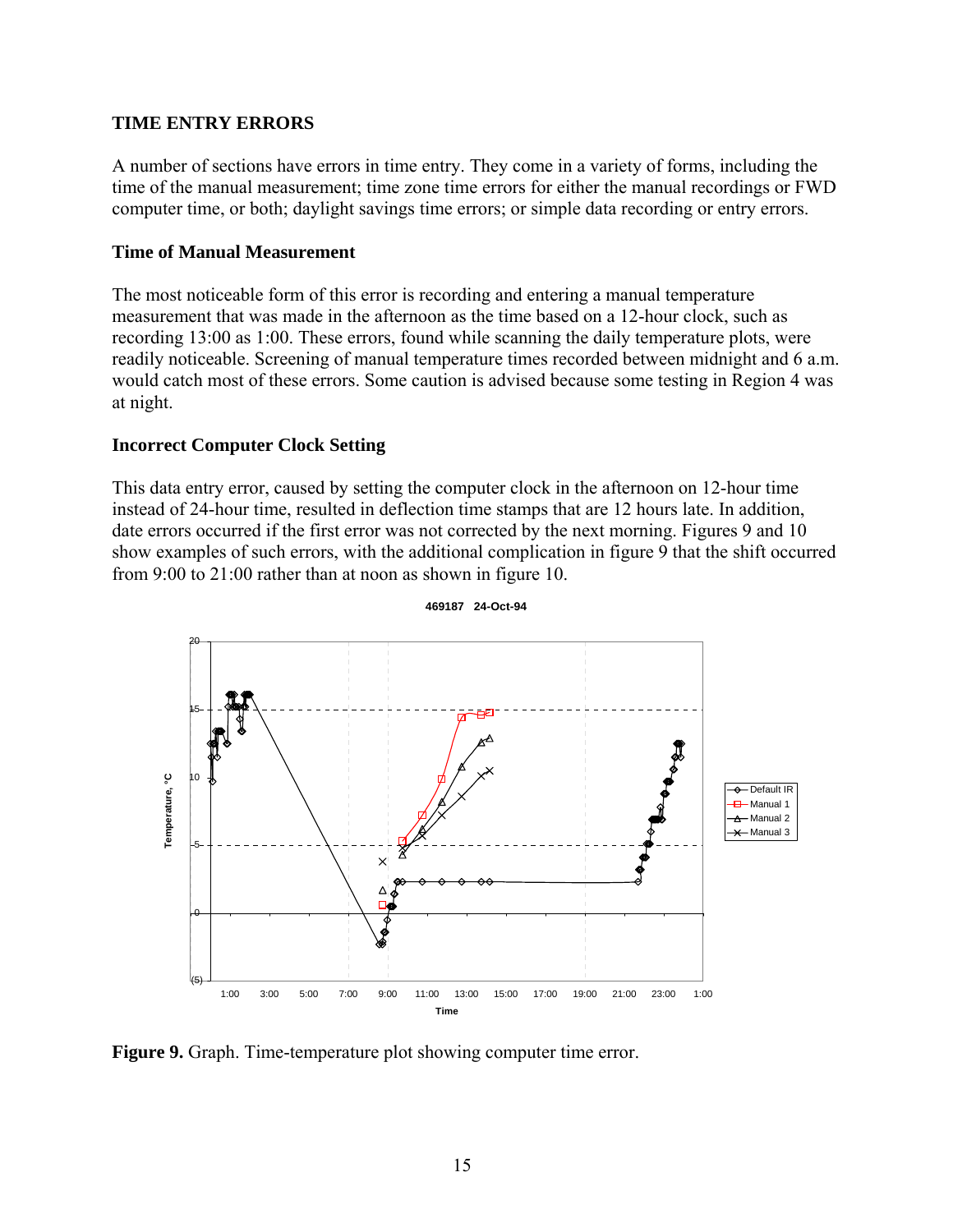

**Figure 10. Graph. Time-temperature plot showing 12-hour computer time error.** 

#### **Time Zone Errors**

This error could have occurred when the time of the manual temperature measurement was recorded if the operator did not account for crossing a time zone, or if the operator did not adjust the computer clock for the time zone change. If the operator did not account for the time zone change in the computer or adjust for it while recording the manual temperatures, the error generally is undetectable. This error probably is not too serious because it likely is consistent with the rest of the data.

## **Daylight Savings Time Errors**

These errors are similar to time zone errors, except they occurred only during the first few weeks of April or the first few weeks of November. As with time zone errors, if both the manual and FWD times go unadjusted, the error is not easily detectable and probably is not too serious because it likely will be consistent with the rest of the data.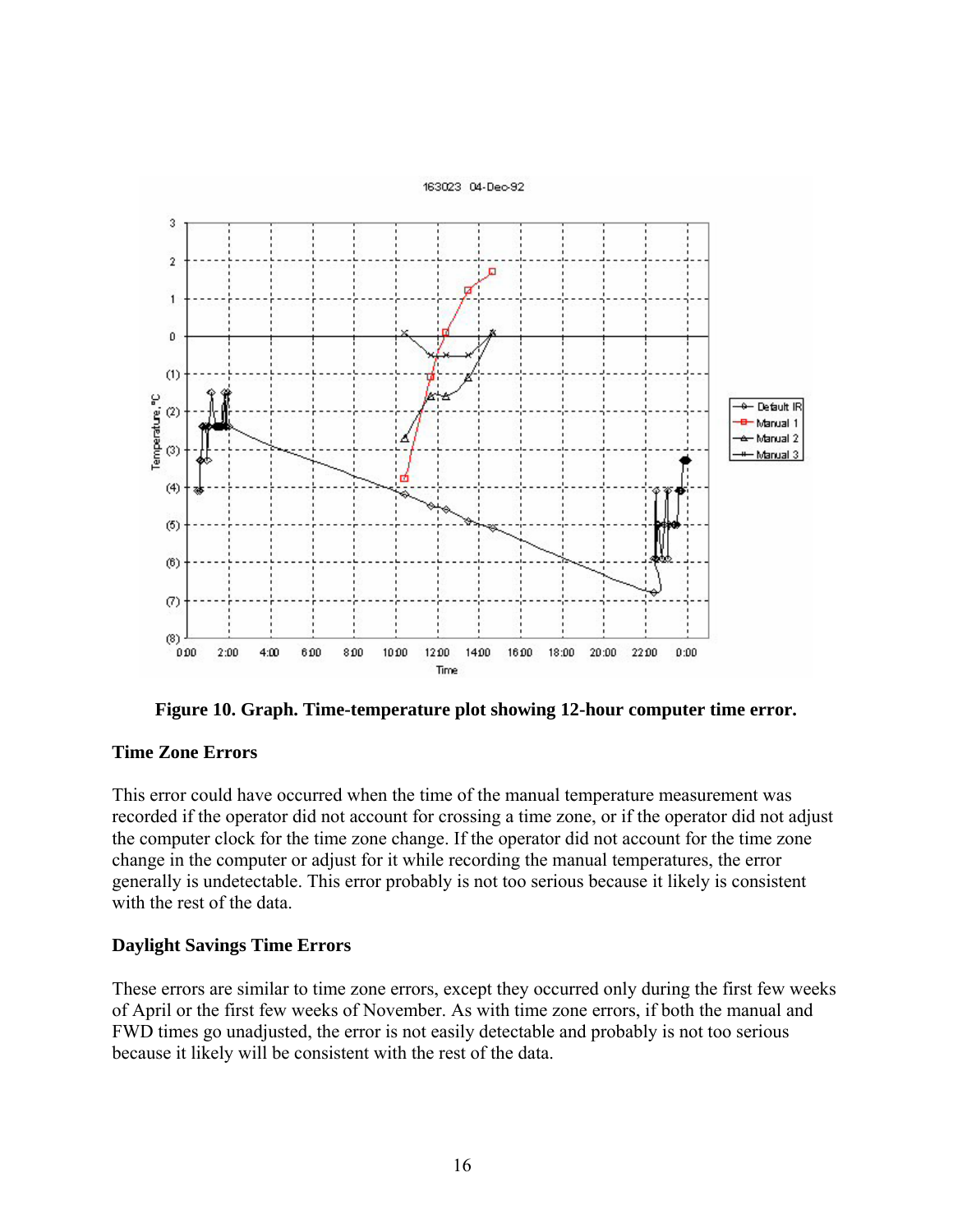Double entries of FWD data can occur with either the time zone or daylight savings time errors if the region filters the data into IMS, recognizes the problem, edits the field files to correct the time, and then refilters the FWD file into the database without removing the initial entry. Occurrences of this error were found during both the temperature scans and deflection checks. (Deflection checks are a separate process that is not covered in this report.) For the most part, this problem has been identified and the Region must now review the data to determine which set is correct and corresponds to the deflection data set as corrected and reported previously.

## **Simple Time Recording and Entry Errors**

These errors are found during scanning of the time temperature plots as misplaced times. If the error is large enough and there is sufficient temperature change, incorrectly recorded or entered time will stand out. Suspect data can be identified, but it requires that the region review the data sheets and make appropriate corrections.

## **TEMPERATURE ERRORS**

There are a number of temperature data recording or entry errors. Errors such as transposing the numbers, incorrectly entering the tens-place value, and reversing the temperature holes were identified by visually scanning the time-temperature plots. These errors can be expected; and as expected, they did occur. If the errors are sufficiently large, they can be detected by observing the plots, as shown in figure 11. Generally, the smallest detectable error is -12  $^{\circ}$ C (10  $^{\circ}$ F), as shown in figure 12. Note that the LTPP protocol required the temperature measurements to be in Fahrenheit.

An alternative process that could be used to search for temperature errors is to use the BELLS2 method to estimate the temperature at the depth used in the database. This procedure could be used for all flexible pavements where the previous day's average air temperature data are available. The IR calibration problems described earlier first need to be resolved. Then the IR temperatures can be used to estimate in-depth temperatures, which, in turn, can be compared to the measured temperatures. That process might detect errors smaller than those identified in visual scans; however, this is uncertain.

The BELLS2 equation can also be compared to temperatures in rigid pavements. Preliminary calculations (before data cleaning) were carried out for both surface types (AC and PCC), and the results were encouraging. Figures 13 and 14 show the results for FWD SN 8002-058 while equipped with a Raytec IR sensor. Note that there are many outliers that may be a result of data problems such as infrared extrapolations and manual temperature data errors. As seen, the data band in figure 13 is much tighter than in figure 14; figure 13 data is for manual 1 data, generally from about 25 mm below the surface, and figure 14 is from manual 3, which generally are 25 mm above the bottom of the bound layer, and therefore, more likely to have greater variation. The adaptation of BELLS2 (or BELLS3) to PCC surfaces could be developed from this data and would be another LTPP product. Time was insufficient to complete that as part of this project, but the concept has been tested with encouraging results.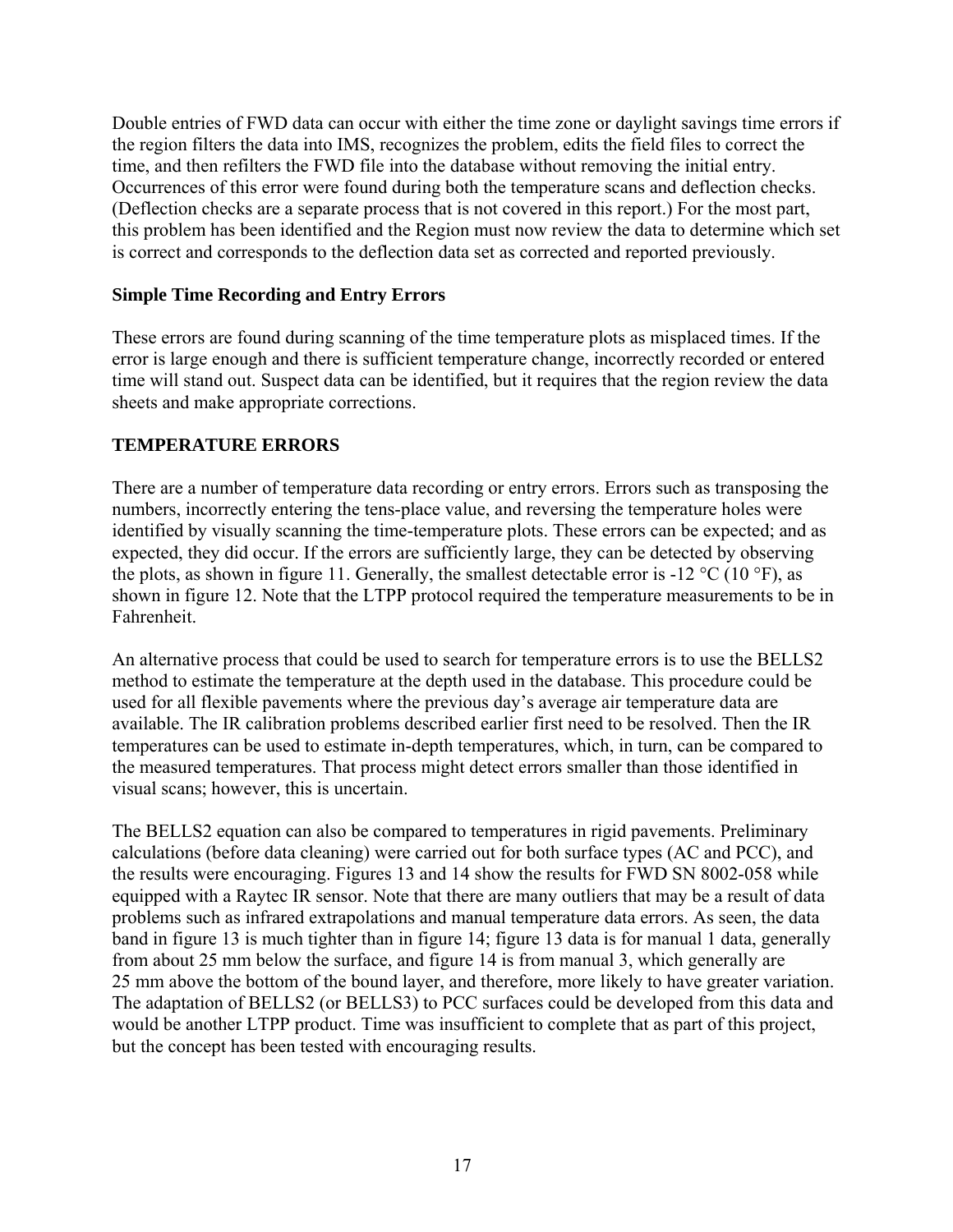

**Figure 11. Graph. BELLS2 prediction for manual 1 temperatures using default IR data before cleaning.** 



**Figure 12. Graph. Minimum detectable error possible by visual scan.**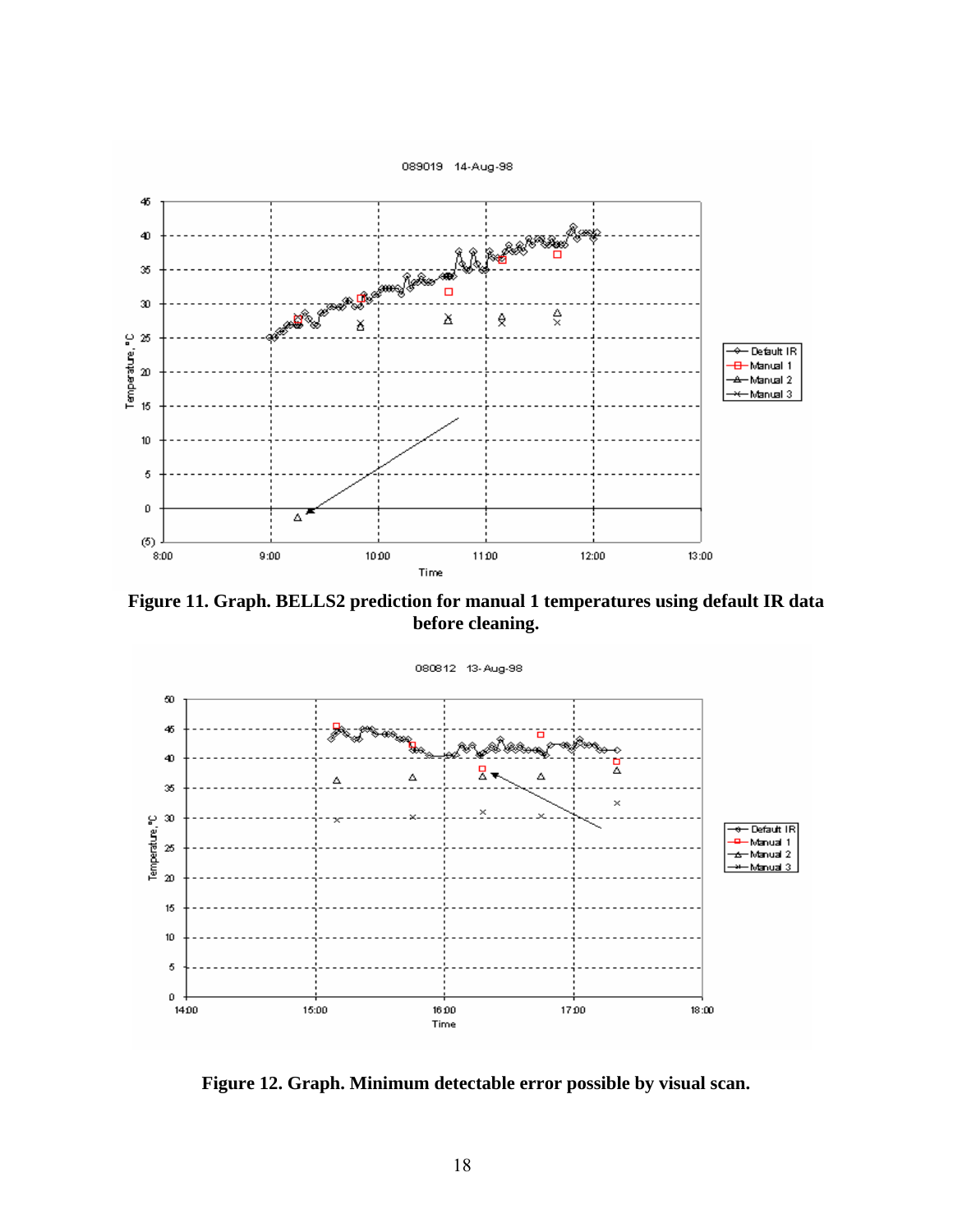Region 1 SN 058 Raytec Comparison to Depth 1 Manual by BELLS



**Figure 13. Graph. Manual 1 and BELLS2 compared (before data cleaning; all surfaces).** 



Region 1 SN 058 Raytec Comparison to Depth 3 Manual by BELLS

**Figure 14. Graph. Manual 3 and BELLS2 compared (before data cleaning; all surfaces).**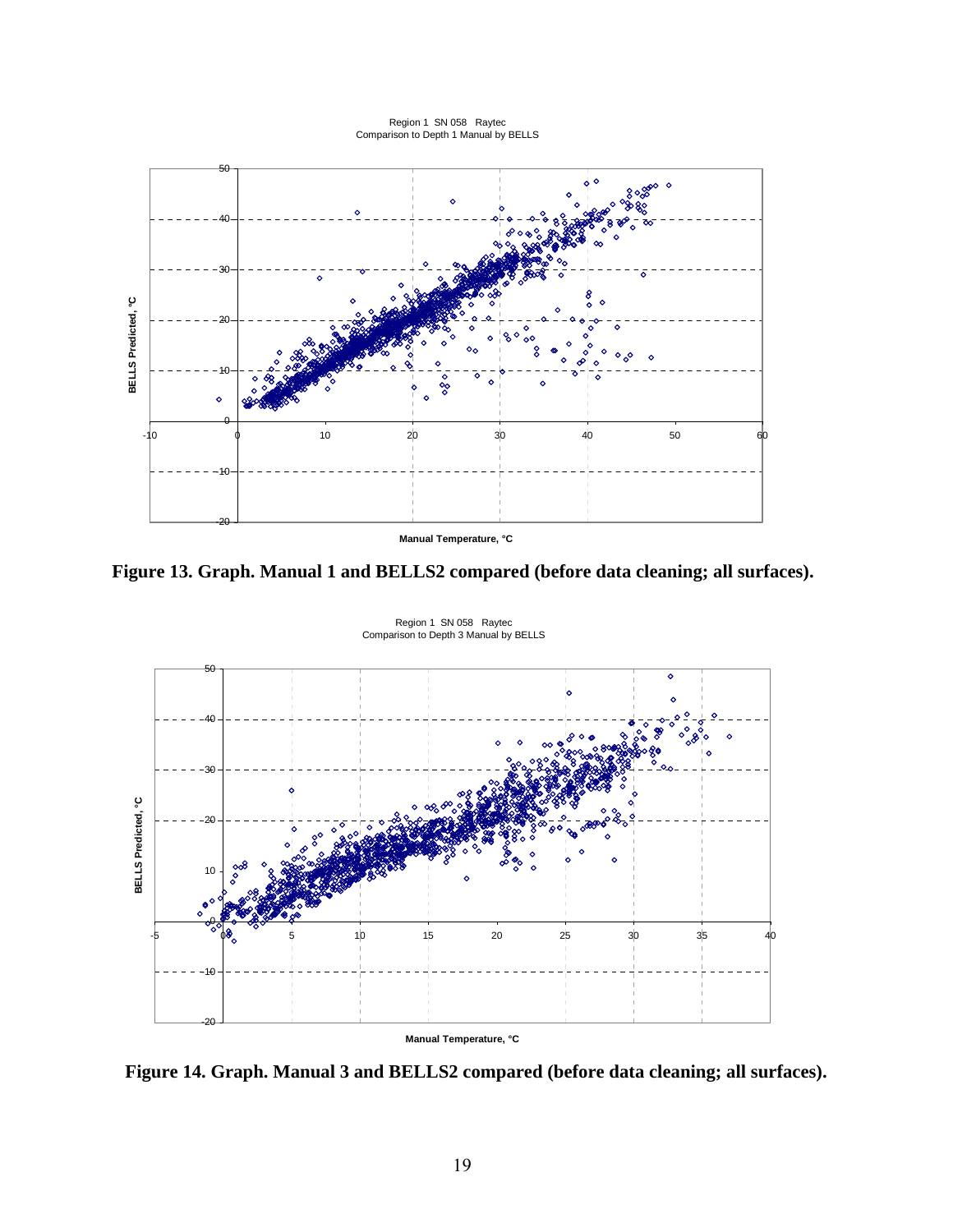## **SUMMARY OF ERRORS DETECTED BY REGION**

The temperature data were scanned by Region, one date at a time. Because of time and budget restraints, the scanning was complete for only Regions 2 and 4, and about 75 percent complete in Region 1. Region 3 temperature data were not scanned at the time this report was prepared. In Regions 2, 3, and 4, where SPS-1 and SPS-2 testing was done on the subgrade (S), granular base (G), permeable asphalt treated base (P), or lean concrete base (L), no manual temperature measurements were made on these surfaces. Following is a list of the number of individual section-days available for scanning:

- Region 1:  $1,247$  section-days—total includes no P, L, S, or G section-days.
- Region 2: 1,995 section-days—including  $12 P$ , 4 L, 41 S & 20 G section-days.
- Region 3: 2,188 section-days—including 0 P & L, 24 S & 13 G section-days.
- Region 4: 2,078 section-days—including 21 P, 3 L, 92 S & 41 G section-days.

## **Region 2**

The following paragraphs summarize the Region 2 temperature problems found in scanning the plots.

**Sections with Missing Temperature Data.** In all of the sections of test data in Region 2 that have reached Level E, the sections shown in table 5 have no temperature data. An approximation of pavement temperatures could be made based on historic climatic data specific to this SPS-5 site or similar sites nearby and other test dates with IR and manual temperature. These approximations (predictions) come within about  $\pm$ 5 °C. Other sections also have missing data in the IMS.

| ID  | <b>State</b> | Date          | <b>SN</b> |
|-----|--------------|---------------|-----------|
| 501 | 27           | July 20, 1990 | 8002-005  |
| 507 | 27           | July 20, 1990 | 8002-005  |
| 504 | 27           | July 21, 1990 | 8002-005  |
| 506 | 27           | July 21, 1990 | 8002-005  |
| 505 | 27           | July 22, 1990 | 8002-005  |
| 509 | 27           | July 22, 1990 | 8002-005  |
| 502 | 27           | July 23, 1990 | 8002-005  |
| 503 | 27           | July 23, 1990 | 8002-005  |
| 508 | 27           | July 23, 1990 | 8002-005  |

|  | Table 5. Region 2 FWD data without IR and manual temperature data. |
|--|--------------------------------------------------------------------|
|  |                                                                    |

**Sections with Missing Manual Data.** There could be several reasons why a section has no manual data:

- Testing was on subgrade, granular base, PATB, or lean concrete; manual temperature measurements are not required for these surface types.
- **Manual temperatures were not measured.**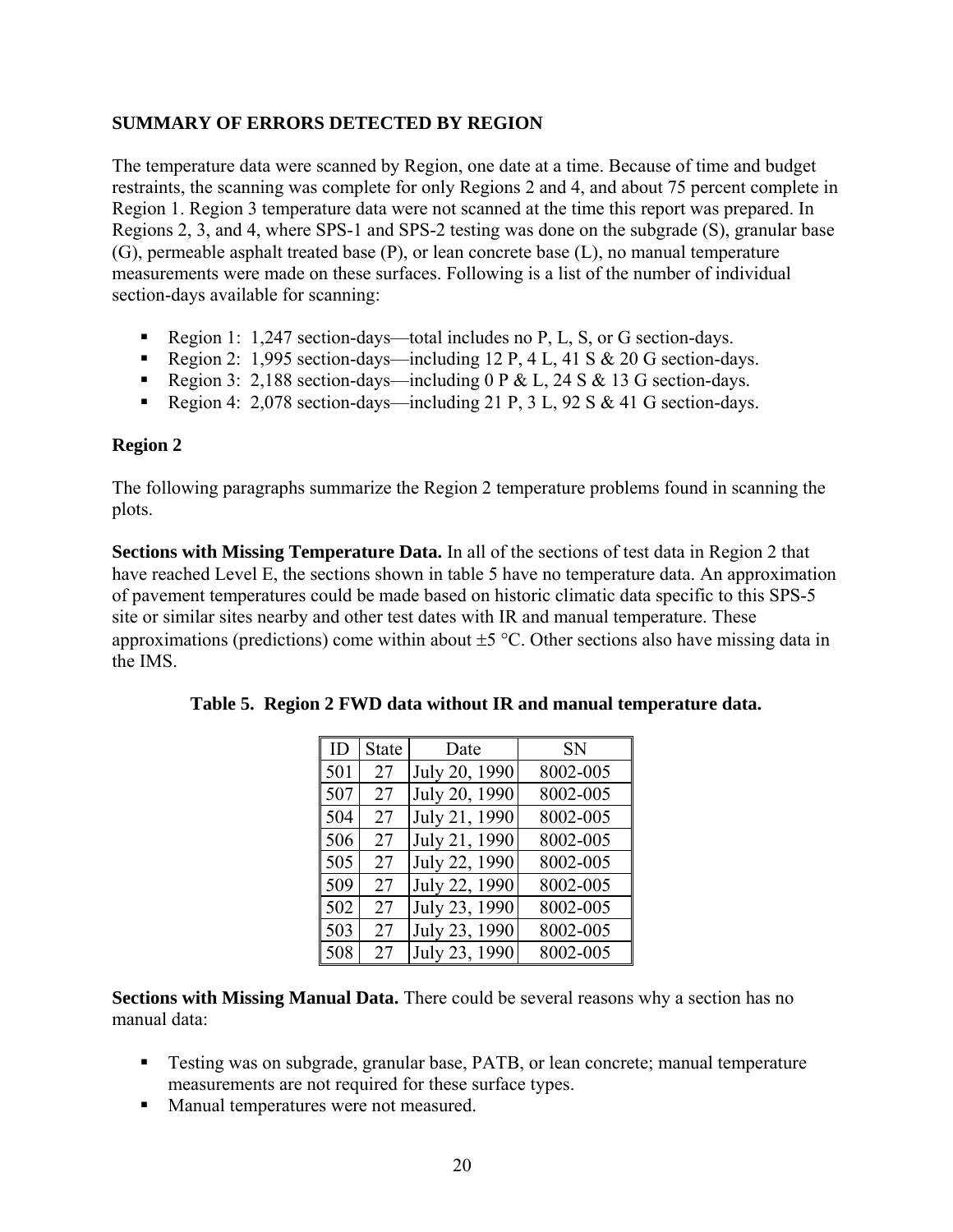- Manual temperatures were measured but not entered into the database.
- Manual temperatures have not advanced to Level E.
- Minnesota Test Road (MnROAD) GPS sections—manual temperatures were not measured. All of the sections at MnROAD were instrumented with thermocouples. The temperature data from MnROAD need to be transferred into the IMS, or users need to be directed to where the data is available on the MnROAD web site.

The first group consists of tests conducted on SPS-1, SPS-2, or SPS-8 during construction. These sections did not require manual data because the tests were conducted either on subgrade, granular base, or PATB; however, some of these sections did have IR data. The IR data were not screened and no assessment is given as to the validity of these data. It may be important to screen the PATB data because the deflections on this material are temperature dependent. Manual temperatures were not made on PATB because of the permeability—any holes drilled in the material would not hold the requisite heat transfer fluid. It is recommended that the IR data on PATB be screened for suitability.

The next three groups cannot be individually identified at this time; however, sections with missing manual data are identified. A list of the sections with missing manual data should be submitted to the four Regions, which could then check their records to verify that the data are missing or that the data exist but have not been entered (in which case the data can be entered).

Sections that still do not have manual data, but do have IR data, could have a set of computed temperatures for the pavement based on the BELLS2 equation for asphalt surfaces. Concrete surfaced sections could be similarly treated following an evaluation of the BELLS2 equation for use on PCC surfaced pavements. The calculated temperatures could be approached in at least two ways:

- Apply BELLS2 to cleaned and calibrated IR data.
- Calculate the in-depth temperatures after calculating a new set of coefficients for the IR sensor and in-depth temperatures for specific calibration periods for each specific IR sensor. Using the new set of coefficients, calculate the in-depth temperatures for sections with missing data. Usually the best procedure to accomplish this is to use some weighting of site-specific estimated parameters with globally estimated parameters; we cannot identify these factors without further, more time-intensive analyses.

**Sections with Apparent Manual Temperature Errors.** Apparent manual temperature errors appear in 49 section-days; visual inspection of temperature plots makes the errors seem obvious. Of the 49 section-days, one has IR and manual data that are both suspect, and the rest have specific data elements identified as suspected errors. Identified errors should be checked by the Regions. A correction can be made when the error is an entry error. When the error may have been a recording or reading error, a decision must be made to either remove the data, leave it as is, or change the number to the expected value. A good method to handle the changed values is with computed parameters held in separate tables. On the other hand, separate tables could be cumbersome for researchers. To create the best set of data for researchers, it is possible to enter a separate data set containing both actual and computed data.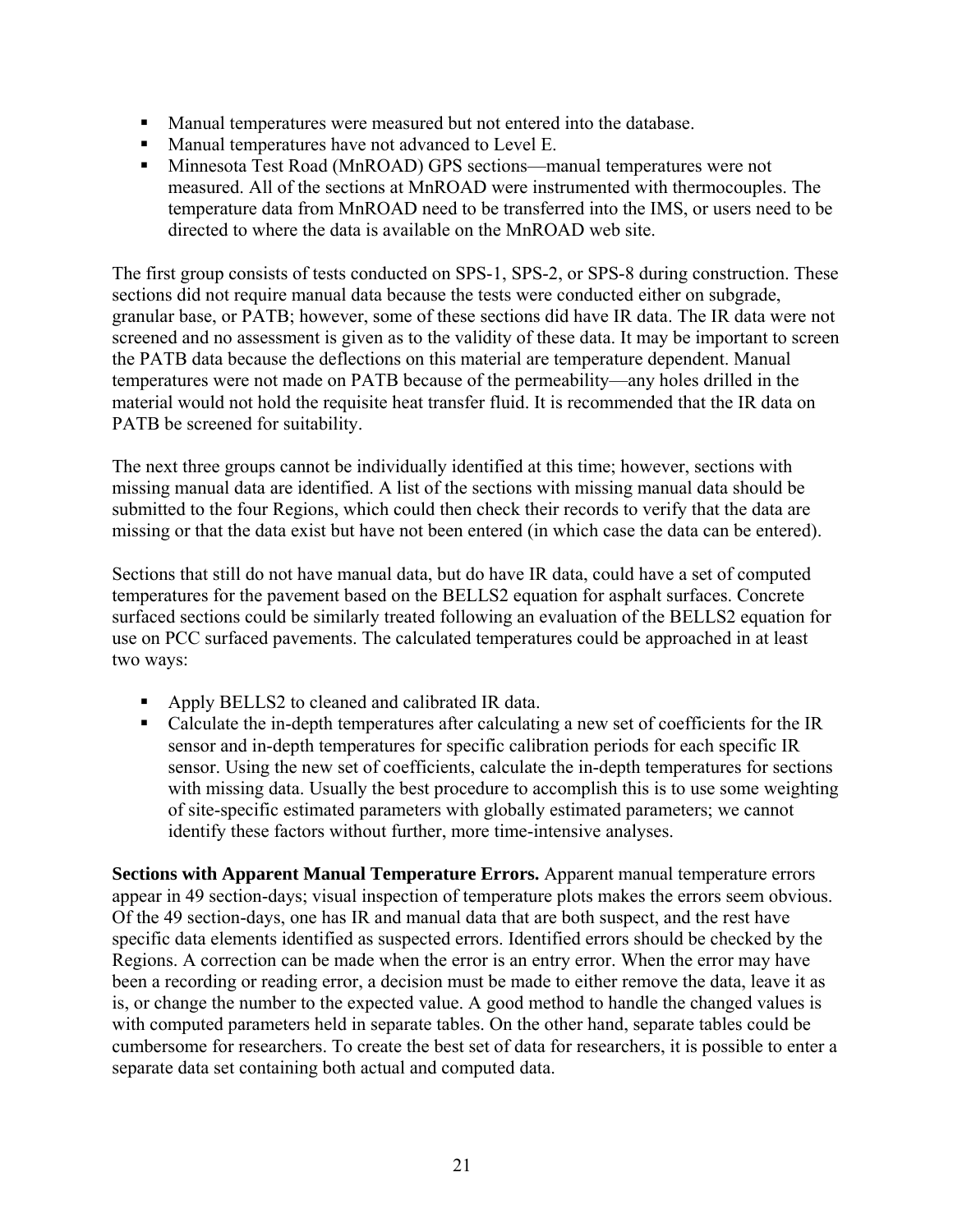**Section-Days With Possible Time Errors.** There are 34 section-days with possible time errors. There are several ways time errors can be made**:** 

- **Recording afternoon times using a 12-hour clock system rather than the protocol 24-hour** clock system. A time at 1 p.m. time, if entered as 1:00, is recorded in the database as 1:00 a.m.
- Not adjusting for going off or on daylight savings time in the computer clock or manual time recordings.
- Not adjusting, or incorrectly adjusting, for time zone changes.
- Filtering in FWD data twice, once with the original data, and once with the time adjusted. There are four section-day file cases of this.

## **Region 4**

The following paragraphs summarize the Region 4 temperature problems caused by scanning the plots.

**Sections with No Temperature Data.** For all of the sections of test data that have reached Level E, the sections listed in table 6 have no temperature data at all. All of these sections are in Alaska; the temperatures for the first two sections probably were never measured, and the last three may not have been entered in time to be part of this analysis. An approximation of pavement temperatures could be made based on historic climatic data specific to these sites or similar sites nearby and other test dates with IR and manual temperature. These approximations (predictions) come within about  $\pm$  5 °C.

| ID   | <b>State</b> | Date          | <b>SN</b> |
|------|--------------|---------------|-----------|
| 1008 |              | Aug.21, 1989  | 800-002   |
| 1008 | 2            | Aug. 28, 1989 | 800-002   |
| 1004 | 2            | Aug.20, 1997  | 800-003   |
| 1002 | 2            | Aug.21, 1997  | 800-003   |
| 1001 |              | Aug.22, 1997  | 800-003   |

**Table 6. Region 4 FWD data without IR and manual temperature data.** 

**Sections with Missing Manual Data.** In Region 4, aside from the testing on the unbound layers, PATB, and lean PCC, manual temperature data are missing from 144 sections, not including all the SPS-3s and SPS-4s. Following is a list of grouped sections (sections here refer to section-days) missing manual temperature data:

- 43 flexible GPS sections.
- 14 rigid GPS sections—13 jointed and one of continuously reinforced concrete pavement (CRCP).
- 51 SPS-5 sections.
- 31 SPS-6 sections.
- 5 SPS-8 sections.
- All SPS-3 and SPS-4 sections.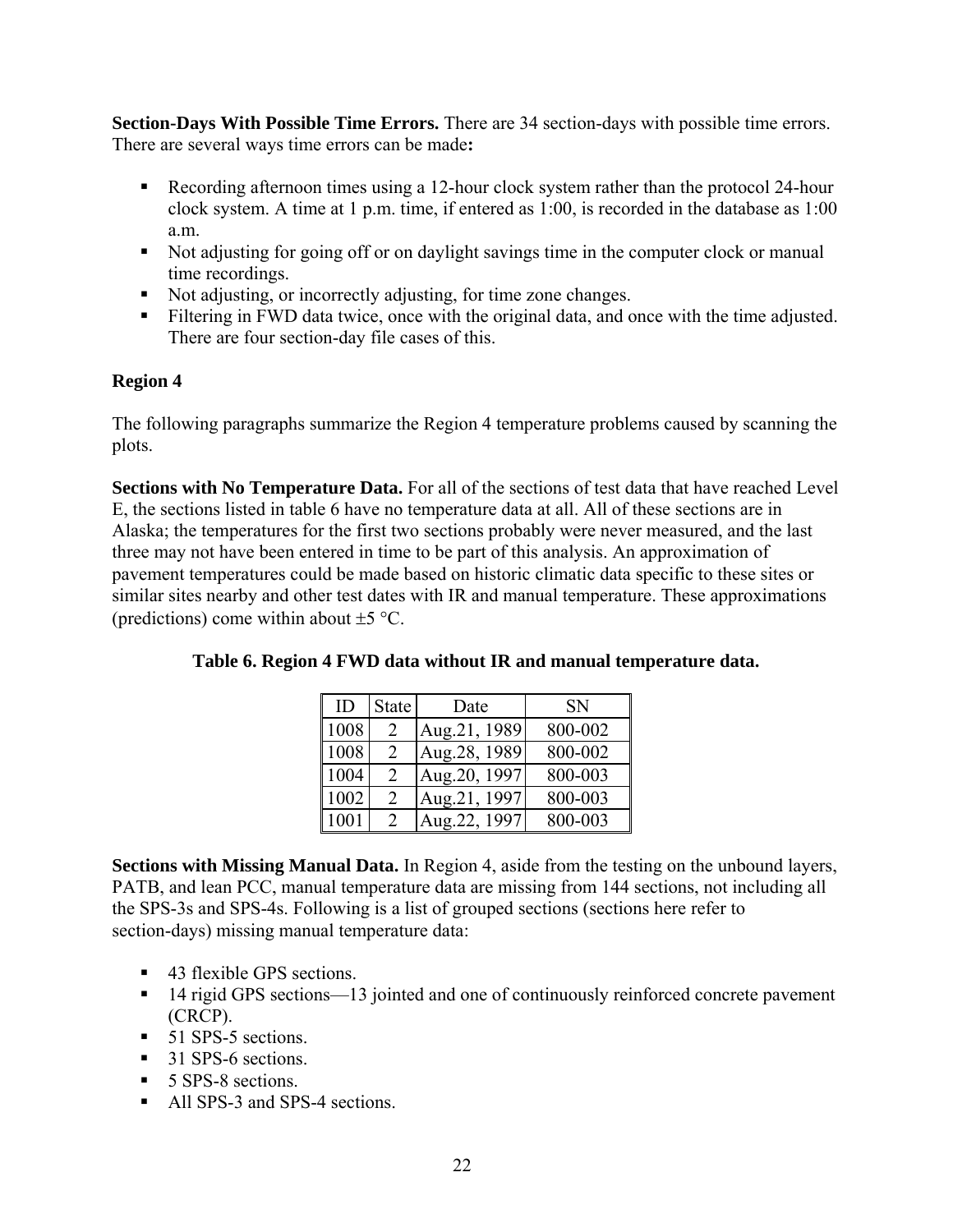There could be several reasons why these sections have no manual data:

- **Manual temperatures were not measured.**
- Manual temperatures were measured but were not entered into the database.
- Manual temperatures have not advanced to Level E.

The three groups could not be individually identified at the time of the study; however, it was possible to identify sections with missing manual data. A list of the sections with missing manual data should be submitted to the regions. The regions should then check their records to verify that the data are missing, or that the data exist but have not been entered, in which case the data can be entered.

Sections that still have no manual data, but that do have IR data, could have a set of computed temperatures for the pavement based on the BELLS2 equation for asphalt surfaces. Concrete surfaced sections could be similarly treated following an evaluation of the BELLS2 equation for use on PCC surfaced pavements. The calculated temperatures could be approached in at least two ways:

- Apply BELLS2 to cleaned and calibrated IR data.
- Calculate the in-depth temperatures after calculating a new set of coefficients for the IR sensor and in-depth temperatures for specific calibration periods for each specific IR sensor. Using the new set of coefficients, calculate the in-depth temperatures for sections with missing data. Usually the best procedure to accomplish this is to use some weighting of site-specific estimated parameters with globally estimated parameters; we cannot identify these factors without further, more time-intensive analyses.

**Sections with Apparent Manual Temperature Errors.** There are 82 section-days with apparent manual temperature errors. The errors seem obvious by visual inspection of temperature plots. These errors should be checked by the Region. In the case the error is a data entry error, a correction can be made. In case the error may have been a recording or reading error, a decision must be made to either remove the data, leave it as-is, or change the number to the expected value. Changed values may best be treated similar to computed parameters (i.e., they may be held in separate tables); however, this would be cumbersome for researchers. To create the best set of data for researchers, a separate data set that contains both actual and computed data should be made.

**Section-Days with Possible Time Errors.** There are 104 section-days with possible time errors. There are several ways time errors can be made:

- Recording afternoon times in the 12-hour clock method rather than 24-hour clock as per protocol. A 1:00 p.m. time, if entered as 1:00, is recorded in the database as 1:00 a.m.
- Not adjusting for going on or off daylight savings time in the computer clock or manual time recordings.
- Not adjusting, or incorrectly adjusting, for time zone changes.
- Filtering in FWD data twice, once with the original data and once with the time adjusted. There are four cases of this.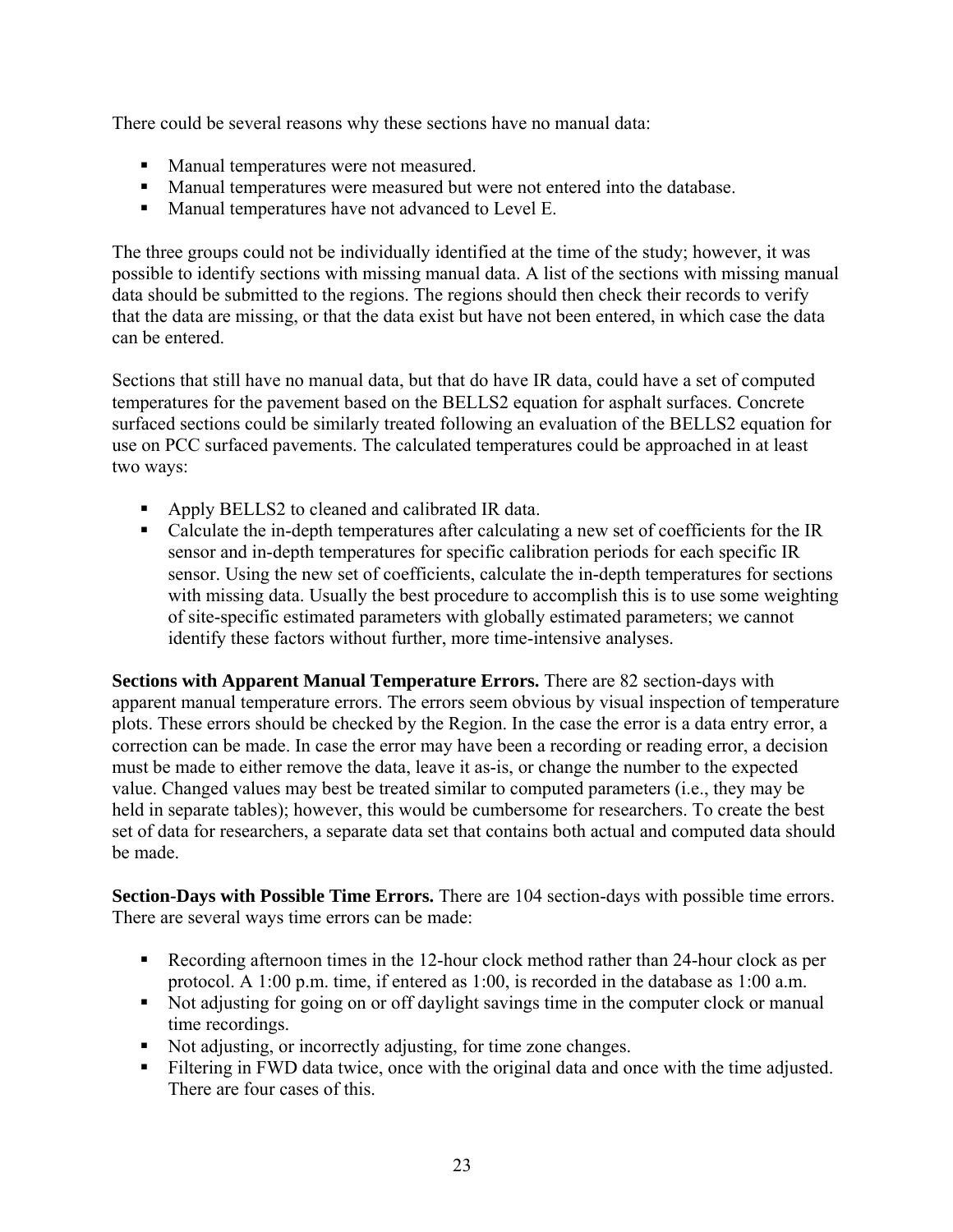Night testing where all the tests taken are listed for the day the testing was completed. For example, testing started at 22:00 or 10:00 p.m. and ended 2:00 a.m. The tests between 22:00 and midnight will be associated with the following day. This is a data filtering and field program operation problem.

The possible errors have been specifically identified and feedback reports will be submitted. This is an uncommon problem; no solution is offered at this time other than to manually edit the dates.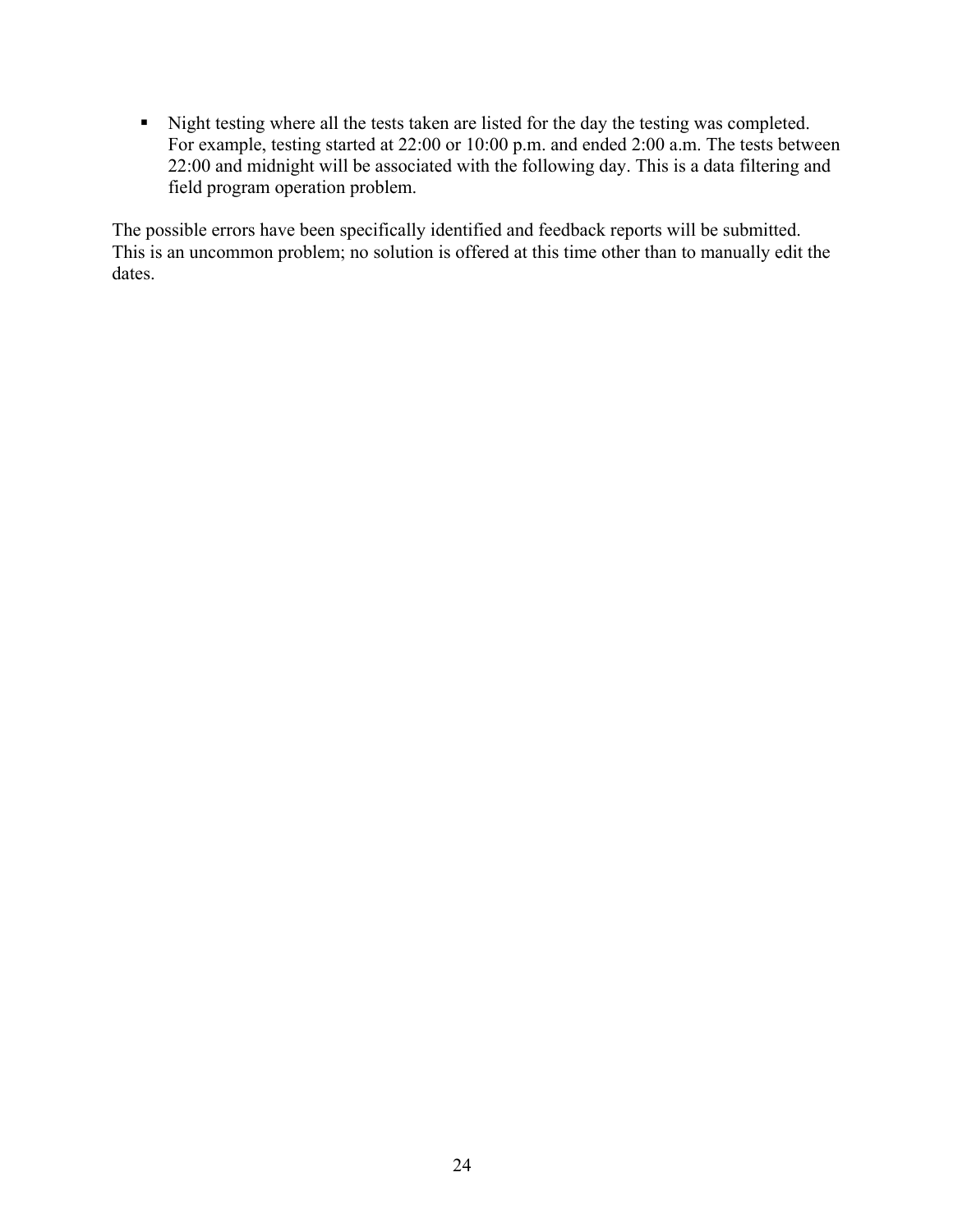## **CHAPTER 4. RECOMMENDATIONS**

There are no specific changes in temperature reading or recording protocol that are needed. Most of the errors are simple human errors. If anything, simple checks of reasonableness may help minimize data errors in the future. One method would be to devise a filtering process that would give a graphical view of the IR data, and allow the manual temperature data to be entered and displayed at the same time. Significant errors can be spotted in this way; this procedure is similar to the data screening carried out in this project.

One intra-module check could be added that would guard against having meaningless IR data for subgrade and granular surfaces, if any remain to be tested. The check could be worded as follows:

If LANE  $NO = S$  or G, then there should be no corresponding MON\_DEFL\_TEMP\_DEPTHS and MON\_DEFL\_TEMP\_VALUES records, and the PVMT\_SURF\_TEMP field in MON\_DEFL\_LOC\_INFO should be null.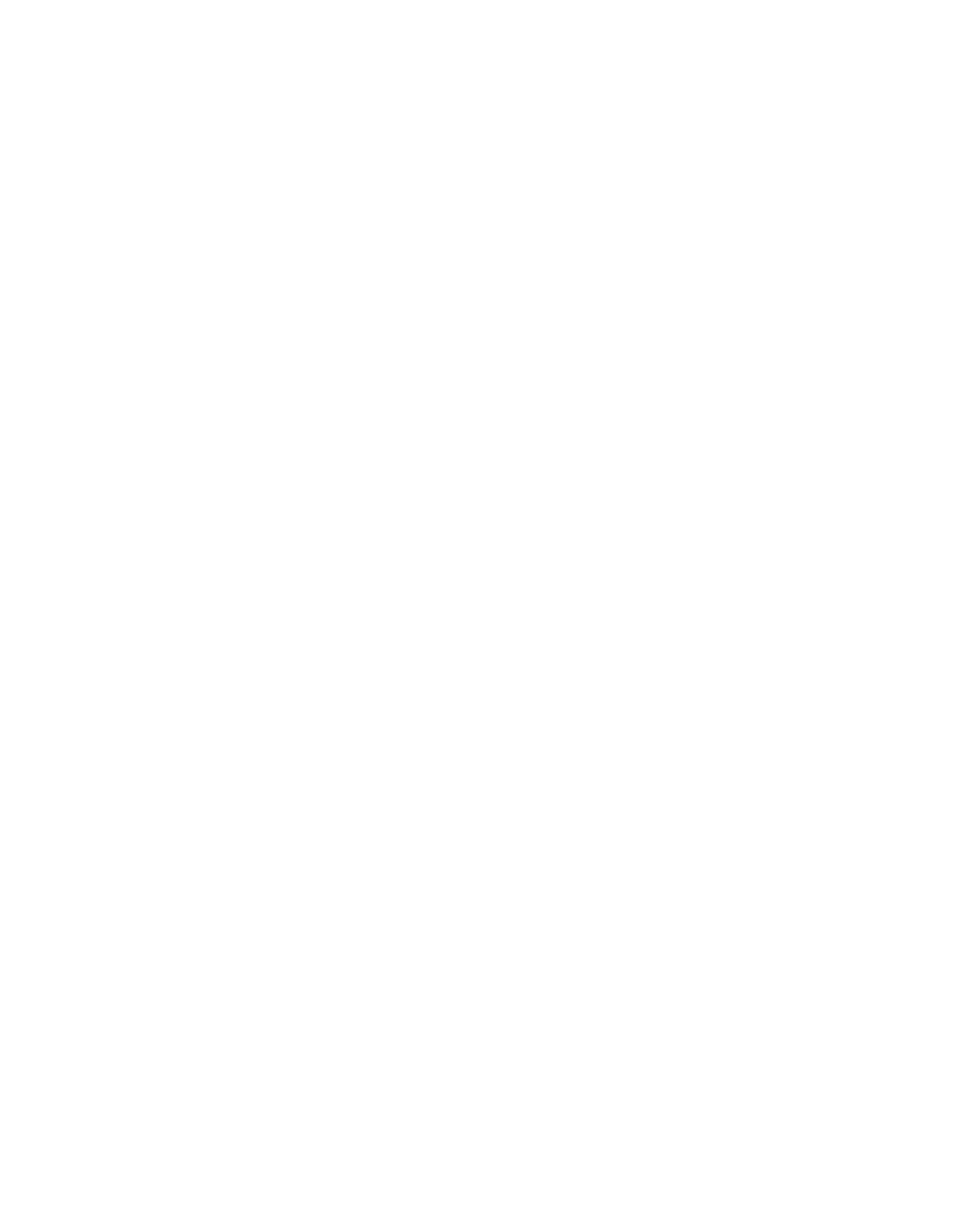## **APPENDIX**

#### **Table Field**

- M02 CONFIGURATION\_NO
- M02 PVMT\_SENSOR\_VOLTAGE\_0C
- M02 PVMT\_SENSOR\_VOLTAGE\_100C
- M04 SHRP\_ID
- M04 STATE\_CODE
- M04 CONSTRUCTION\_NO
- M04 TEST\_DATE
- M04 TEST\_HOUR\_MINUTE
- M04 DEFL\_UNIT\_ID
- M04 CONFIGURATION\_NO
- M04 POINT\_LOC
- M04 LANE\_NO
- M04 PVMT\_SURF\_TEMP
- M04 AIR\_TEMP
- M04 COMMENTS\_1
- M04 COMMENTS\_2
- M01 OPERATOR
- M21 SHRP\_ID
- M21 STATE\_CODE

## **Table Field**

- M21 CONSTRUCTION NO
- M21 TEMPERATURE DATE
- M21 LOCATION NO
- M21 DEPTH1
- M21 DEPTH2
- M21 DEPTH3
- M21 DEPTH4
- M21 DEPTH5
- M22 SHRP\_ID
- M22 STATE\_CODE
- M22 CONSTRUCTION\_NO
- M22 TEMPERATURE DATE
- M22 LOCATION\_NO
- M22 TIME
- M22 LAYER TEMPERATURE1
- M22 LAYER TEMPERATURE2
- M22 LAYER\_TEMPERATURE3
- M22 LAYER\_TEMPERATURE4
- M22 LAYER TEMPERATURE5
- M22 WEATHER\_CONDITION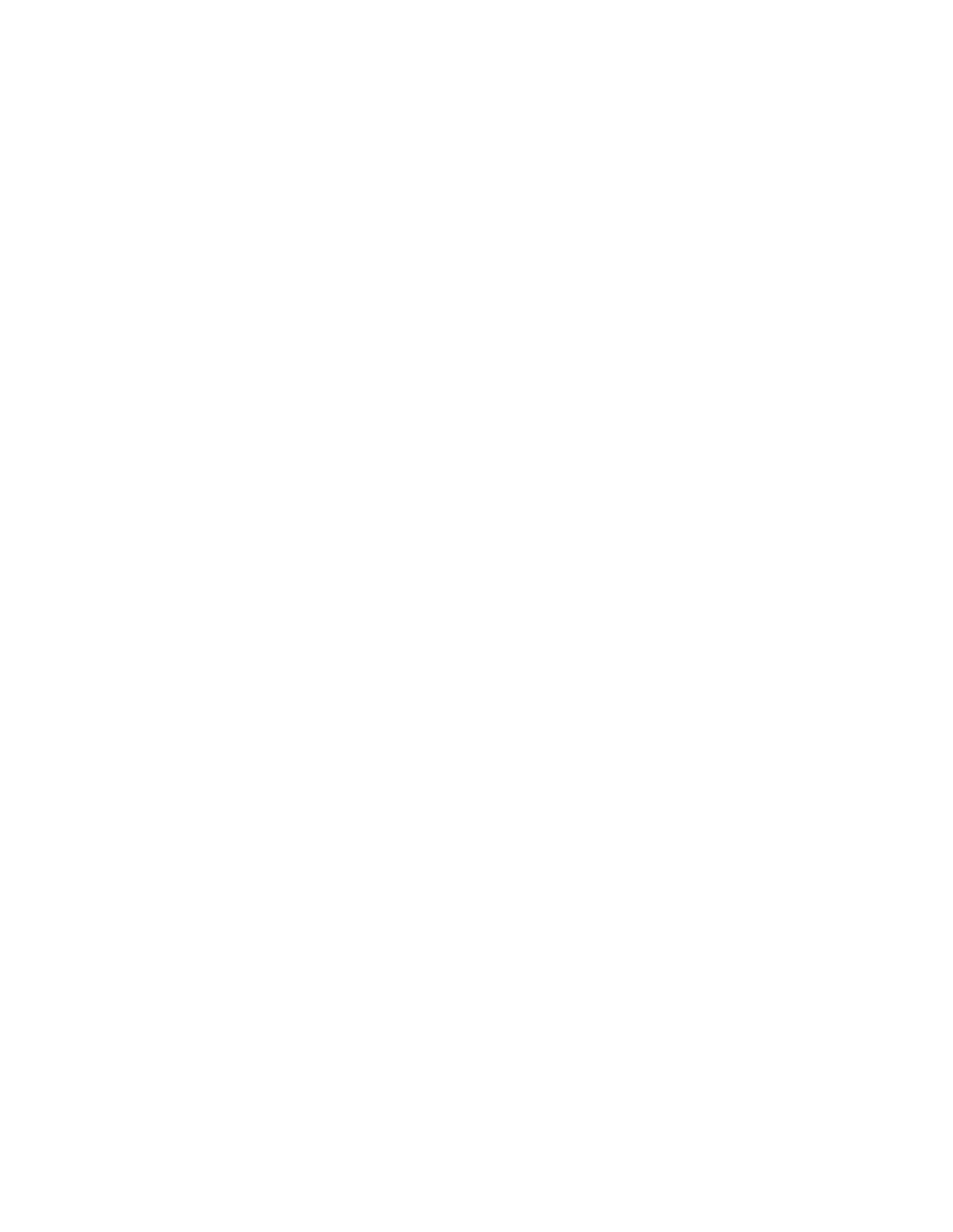## **REFERENCES**

- 1. Manual for FWD Testing in the Long-Term Pavement Performance Study: Operational Field Guidelines, Version 2.0, Federal Highway Administration, Pavement Performance Division, LTPP Division, February 1993.
- 2. *LTPP Seasonal Monitoring Program: Instrumentation Installation and Data Collection Guidelines*, FHWA-RD-94-110, McLean, VA: Federal Highway Administration, April 1994.
- 3. Lukanen, E.O., Stubstad, R., and Briggs, R., *Temperature Predictions and Adjustment Factors for Asphalt Pavements*, FHWA-RD-98-085, McLean, VA: Federal Highway Administration, June 2000.